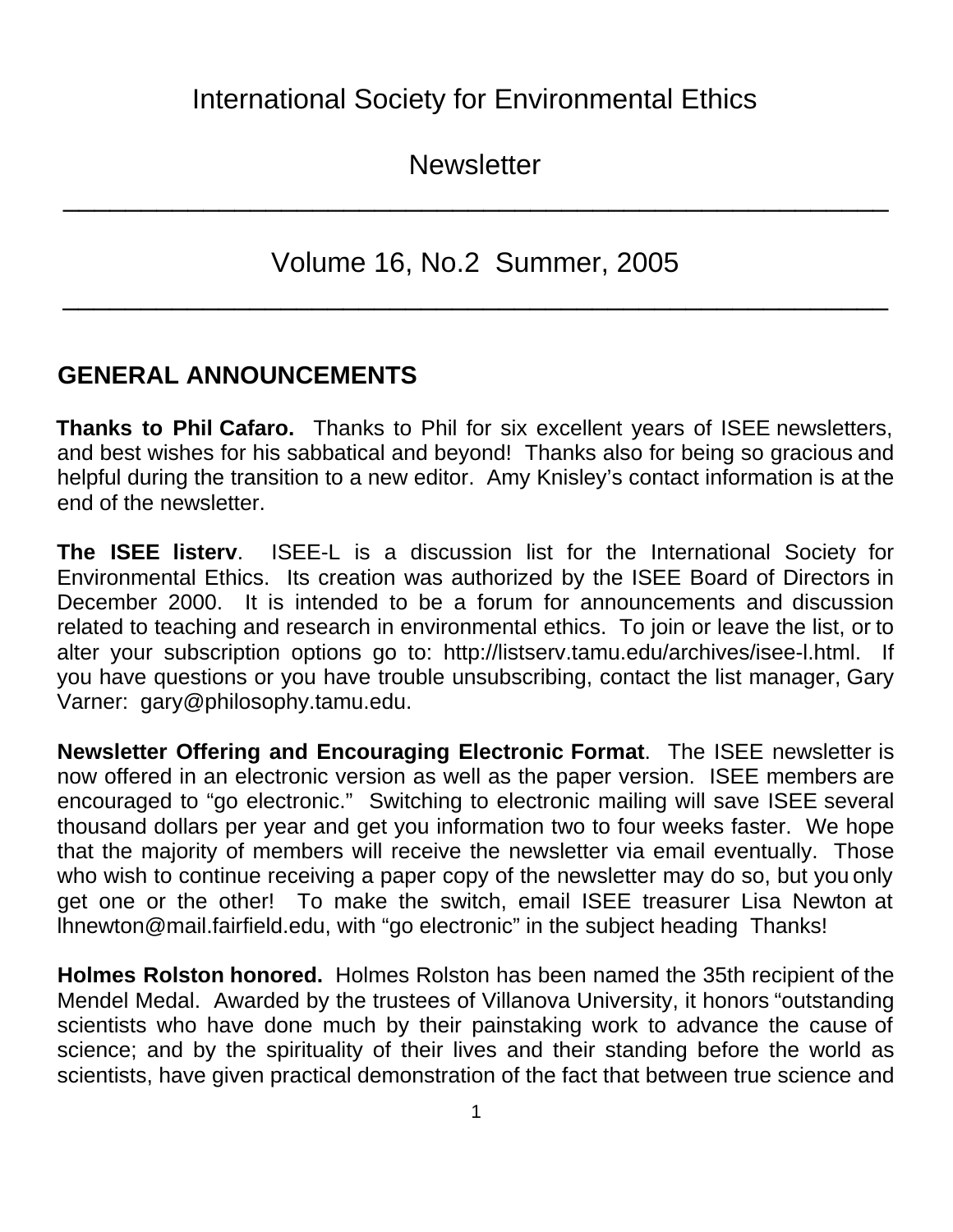true religion, there is no real conflict." One previous recipient is Pierre Teilhard de Chardin; Rolston's award therefore begins to strike a balance between the noosphere and the wild.

**Global Roundtable on Climate Change.** Thomas Heyd and Dale Jamieson have been invited to participate in the Global Roundtable on Climate Change Working Group IV: Public Attitudes, Ethical Issues, and Decision Making, organized by the Earth Institute at Columbia University under the direction of Elke Weber and Jeffrey Sachs, among others. http://www.earthinstitute.columbia.edu/grocc/about.html.

**Conference on Rapid Environmental Change**. Holmes Rolston and Thomas Heyd recently participated in a 3-day conference on "Rapid Landscape Change and Human Response in the Arctic," June 15-17, 2005, in Whitehorse, Yukon. The conference aired current research on the effects of climate and landscape change in the North throughout the Holocene, and on the chronology and nature of past environmental events. It sought insights from past landscape changes and the way ancient peoples responded that might be useful for today's changing environments. Conference information available at: http://www.taiga.net/rapidchange/.

**Dark Nature: Series on Rapid Environmental Change**. The conference in Whitehorse was one of a 2004-2005 series sponsored by the International Council for Science (ICSU) and the International Geological Correlation Programme (IGCP) entitled "Dark Nature: Rapid Natural Change and Human Responses." "Nature is not always the benign provider of shelter and the tender of all needs. It has a dark side, capable of extreme and sudden geological violence—earthquakes, eruptions, floods. Less violent but on occasion also harmful to people and biota are changes to coastlines, river channels, sand dunes, groundwater and karst and permafrost terrains, geological processes that can take place on time scales of decades, years or less." A main goal of "Dark Nature" is to share and reflect on what science is revealing about harmful, rapid environmental change. The series will be concluded by a major symposium will be held in Como, Italy, in fall 2005. For more information: http://www.iugs.org/iugs/news/darknature.htm.

**Author Meets Critics at APA Pacific.** Dale Jamieson's Morality's Progress was the subject of an Author Meets Critics session at the American Philosophical Association Pacific Division meetings in San Francisco on March 24, 2005. The questions raised by the critics reflected the breadth of the book. Colin Allen discussed whether we should think that attributions of mental content to nonhuman animals are ineliminably vague, as Jamieson argues, and he questioned Jamieson's suggestion that advances in cognitive ethology might lead to better treatment of animals. Both N. Ann Davis and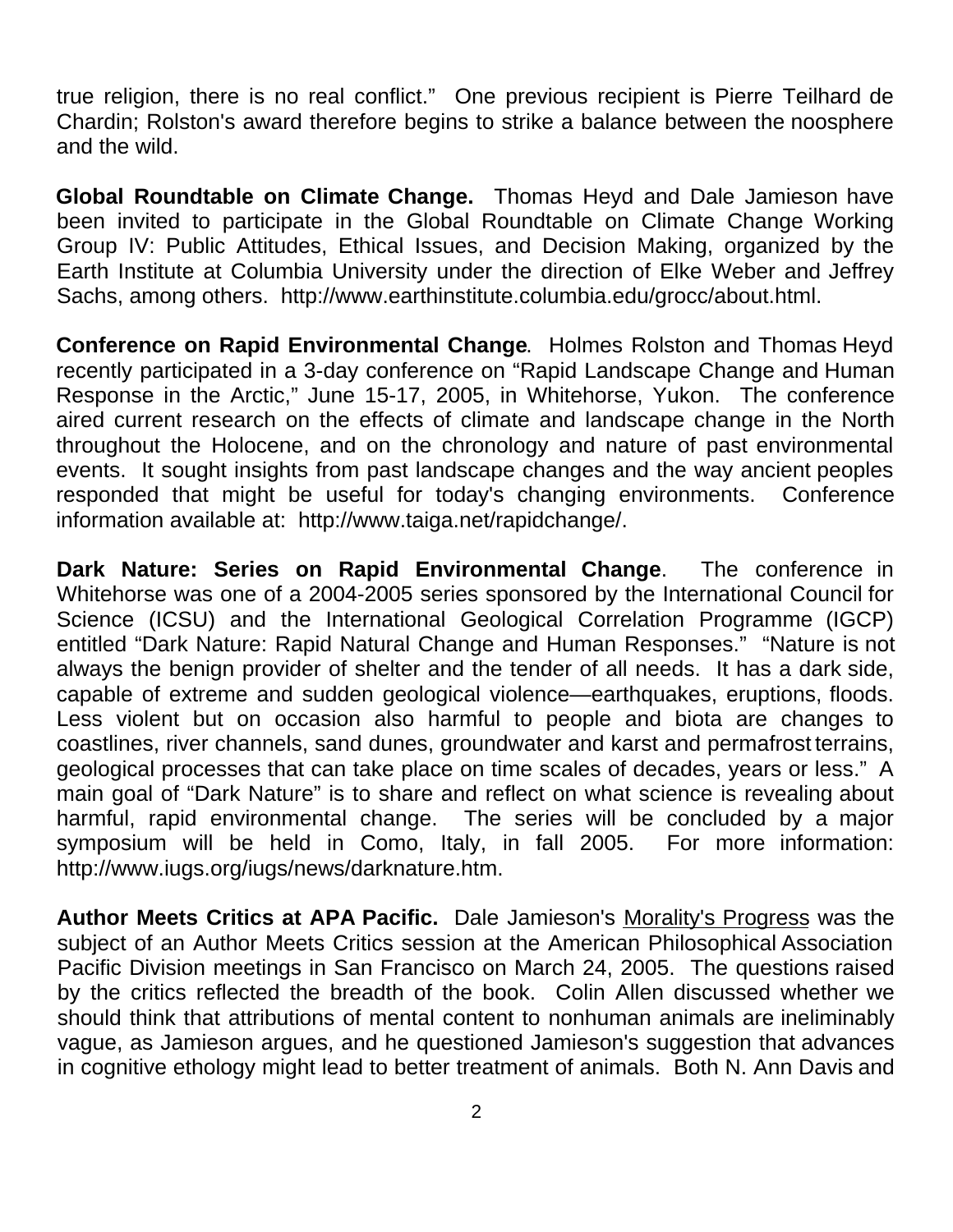Robert Elliott raised problems for Jamieson's belief in moral progress. Davis argued that in order to make meaningful assessments of moral progress, we would first have to determine how to measure what counts as progress, a project the likely success of which she has doubts. Elliott argued that there are many different types of improvement collected under the heading 'moral progress,' and while some might have occurred locally, he is skeptical about whether we can say that any or all have occurred globally. Ani Satz, drawing on work done developing frameworks for evaluating human disabilities, argued in favor of a capabilities approach to evaluating the welfare of nonhuman animals and nondiscrimination arguments in justifying their protection. And Katie McShane defended against Jamieson's criticisms those who think that environmentalism gives them reason to prefer a kind of realist metaethic.

**First Graduates from Masters Program focused in Environmental Philosophy**. The MA Program focused in Environmental Philosophy at the University of Idaho is proud to announce the successful defense of the first two MA theses in the program.

1) John Jensen, "Radical Environmental Activism and the Press," Major Advisor: Michael O'Rourke. Abstract: Acts of radical environmental activism range in type from very public and non-destructive to very covert and harmful with a variety of intentions. According to their own professed commitments, the press has an obligation to help people engage in environmental issues from a well-informed standpoint. Unfortunately, the actual coverage of radical environmental activism fails to accomplish this, and is therefore not meeting their obligation.

2) Jay Feldman, "Reflections on Understanding," Major Advisor: Douglas Lind. Abstract: Often times, the terms 'understanding' and 'knowledge' are conflated into a single meaning that points to the content of that which we comprehend. This thesis is an exploration of understanding, not as the content of comprehension, but as a process. Here, I have stipulated understanding to be one way that humans are in the world, an authentic way of being a human being that tends to yield beliefs that are worthy of believing.

More information on the new MA program focused in Environmental Philosophy can be obtained from the Department of Philosophy, Morrill Hall 407, University of Idaho, Moscow, ID 83844-3016 or by contacting Michael Nelson at mpnelson@uidaho.edu or Michael O'Rourke at morourke@uidaho.edu

**New PhD program at the University of North Texas.** On April, 2005 The Department of Philosophy and Religion Studies at the University of North Texas received official approval from the Texas Coordinating Board of Higher Education to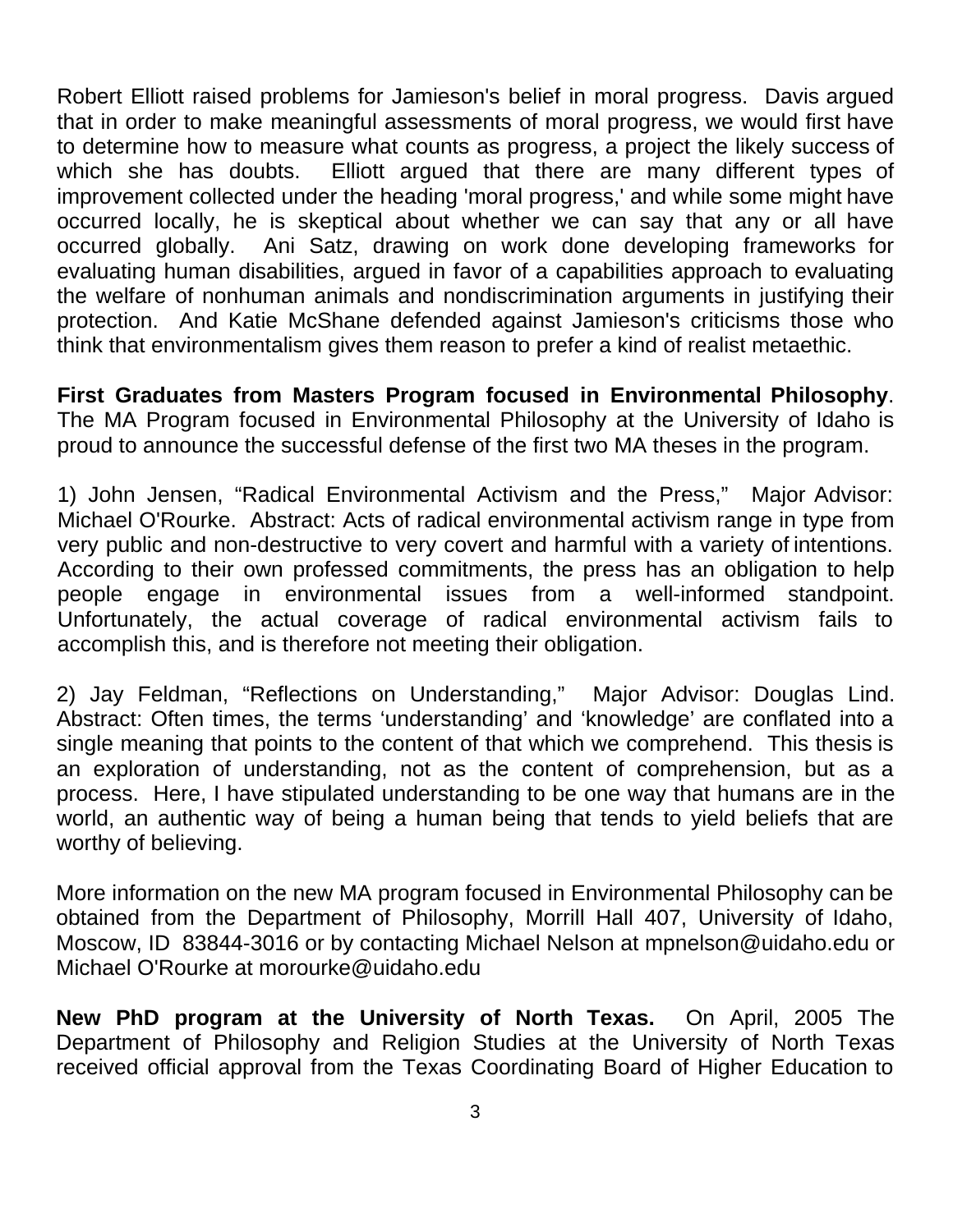award the Ph.D. in Philosophy. The program will include the faculty of the Department of Philosophy and the Humanities at the University of Texas at Arlington. The UNT Philosophy faculty have extensive depth and expertise in environmental philosophy. More details will be forthcoming in the next few weeks.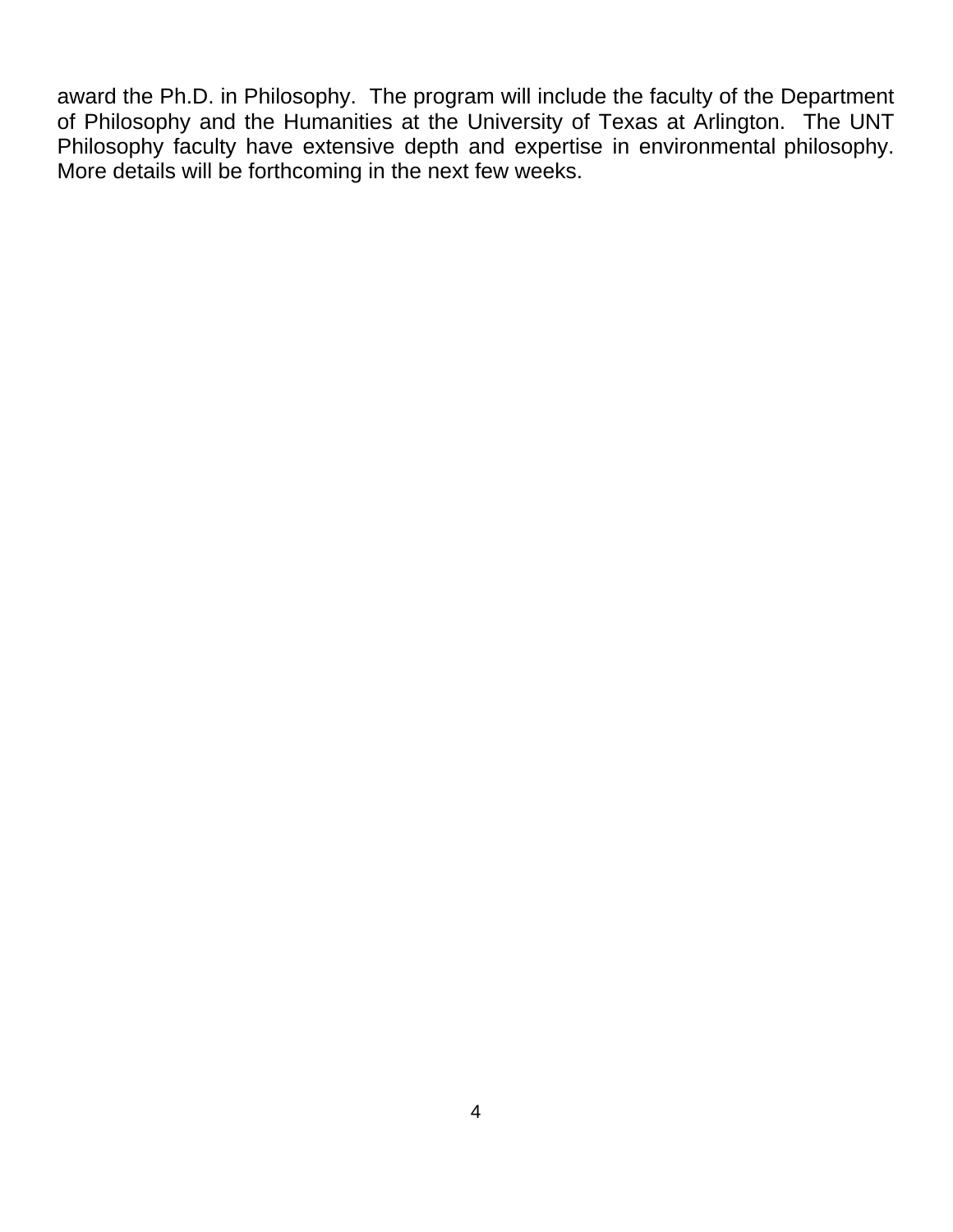#### **NOTES FROM THE FIELD**

**Conference on Values in Nature.** Submitted by Christopher Schlottmann, New York University.

On May 2, 2005, Princeton's Center for Human Values, together with the Princeton Environmental Institute, and Council of the Humanities, sponsored a workshop entitled "Values in Nature: The Role of Ethics in Environmental Policy." It was a gathering of remarkably impressive and competent thinkers, whose expertise spanned the fields of environmental ethics, environmental aesthetics, environmental literature, environmental policy, environmental history, and environmental sciences, in addition to a number of participants whose specialty falls outside of the traditional environmental community. This latter quality made it especially stimulating, and the conversations were open-minded and oriented towards practical policies, all while maintaining a high level of theoretical discussion.

Having celebrities present always stimulates conversation. The final panel, "When Values Conflict," was overshadowed by environmentalism's newest movers and shakers, Michael Shellenberger and Tod Nordhaus. Skepticism and praise for their "Death of Environmentalism" paper dominated the Q&A session. Obviously, an entire conference could be devoted to their debates. The only downside was that the papers of other panel members – Michael Toman, Michael MacCracken, Stephen Gardiner – tackled the ethical dimensions of environmental policy quite directly and rigorously, yet failed to enter the conversation.

Shellenberger and Nordhaus's premise is that environmentalists have "framed" their cause incorrectly. People don't respond well to this: "If the frame and the facts conflict, people often reject the facts." Therefore, environmentalists should frame their cause within the American mythology of aspiration. Of course, environmentalism's failings cannot be solved by simply advertising differently, but reframing might be the best strategy to achieve political goals.

Selling the idea of a "frame" also seems to entail committing to one, and the conversation remained narrowly focused. Important questions that deserved serious answers were left hanging: Why not appeal to American's sense of fairness instead of aspiration? Is marketing an environmental policy prudent and ethical, or should we instead work on educating for informed decision-making? Does it matter if the myth of aspiration doesn't apply to most Americans?

Too much of a good conversation is of course a good thing, but the "Death of Environmentalism" paper is only one of many ideas currently making its rounds that should incite reflection. Gardiner's caution about the remarkable ethical challenges of GCC – a "perfect storm" of the convergence of the 3 problems of: global scale (incl. dispersion of agency, inadequate institutional scales), temporal scale (incl.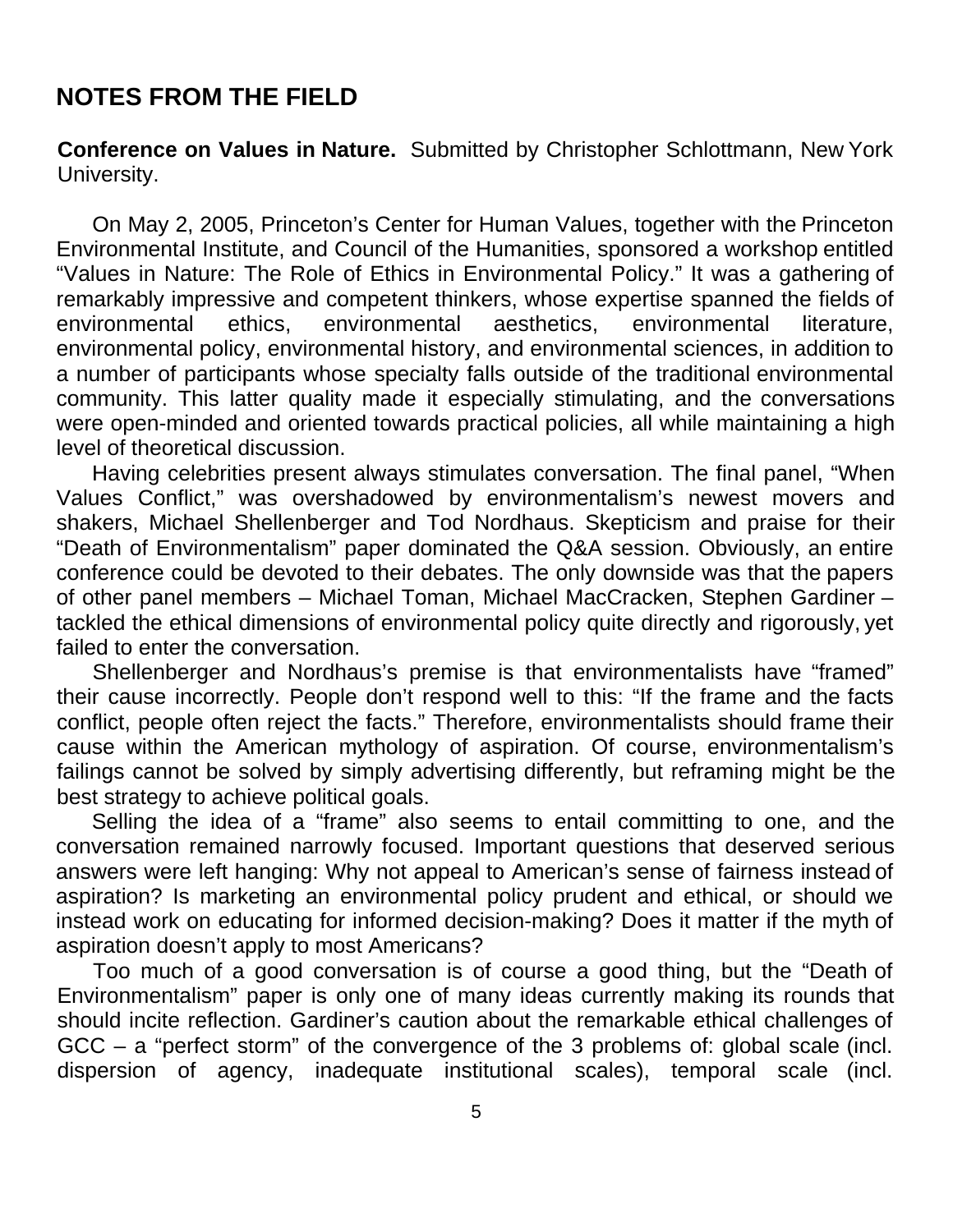intergenerational ethics), and theoretical concerns (incl. scientific uncertainty, potential persons, non-human animals) – seems like a much more daunting long-term challenge than how to "sell" environmentalism. Determining what our obstacles are, and what moral aims we have, is at least as important as how to get people to behave in accordance with those aims (assuming that this latter goal isn't morally problematic itself). Environmental ethics is not a justification for present environmentalism, and keeping the purposes of each distinct would help to establish the best environmental policies. Both the ethics community and Shellenberger and Nordhaus want to reform how we determine environmental policy goals, but seem to use distinct means. Are we even aiming at the right goal? If so, are we using the proper means that will ensure long-term sustainability? This is the conversation that we should be having. Further, educators and political theorists should have a vitally important voice in this dialog. Their voice might replace the urgent goal of winning a policy or election with the longterm project of encouraging democratic engagement and critical thinking. Even better, perhaps a reconciliation of these two goals is possible.

For those who missed the free coffee and posh Princeton accommodations, a cheap surrogate (the schedule and most of the papers) can be found at: http://www.princeton.edu/~uchv/eeworkshop. Grist's extensive series on "The Death of Environmentalism" is available at: http://www.grist.org/news/maindish/2005/01/13/doe-intro.

**Second Annual Joint Meeting on Environmental Philosophy**. Submitted by Amy Knisley, Colby-Sawyer College.

The University of North Texas joined the ISEE and the International Association for Environmental Philosophy (IAEP) to sponsor this second comprehensive forum for environmental philosophers, May 31-June 3 in Allenspark, Colorado. For the program and papers, go to: http://www.cep.unt.edu/ISEE2/program05.html. The conference began with Holmes Rolston asking whether virtue-based environmental ethics was more like half a loaf (better than none) or half a horse (worse), ended with debates about the aesthetic quality of nature's disorderly tendencies (tornadoes anyone?), and in between explored issues ranging from the usefulness of Merleau-Ponty's metaphysics for environmental philosophy to alternative myths and metaphors for property rights and how environmental philosophy might make use of them. And interlaced with the theoretical and metatheoretical inquiry was reflection on environmental philosophy itself—its past, present and future.

Gene Hargrove, in the second evening's plenary session on environmental philosophy and public policy, recalled that in the early days of the journal *Environmental Ethics* doing "applied" rather than "pure" philosophy was generally considered a tenure risk. Articles by philosophers often dealt heavily with the history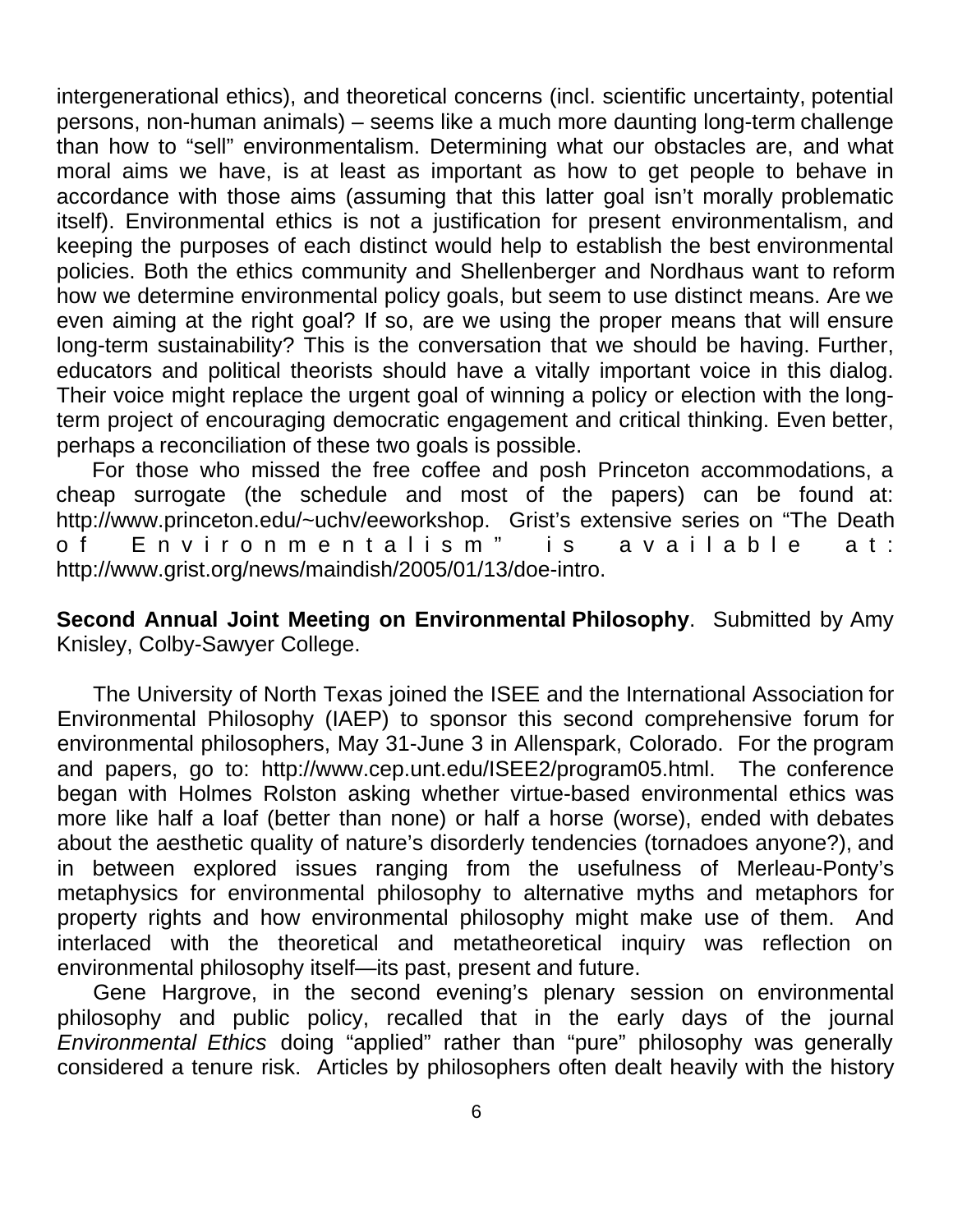of philosophy, and many articles in the journal were written by activists rather than academics. Ensuing decades have seen an explosion of environmental philosophy's academic literature, conferences and curricular presence, strengths which Dale Jamieson (President, ISEE) highlighted in his comments. The glass is nonetheless only half (perhaps as much as two-thirds) full according to Jamieson, and environmental philosophy suffers from several significant weaknesses. One is its fragmentation, both geographic and philosophic. This conference, jointly sponsored by the two predominant organizations for environmental philosophy in North America, was developed in part as a response to that fragmentation. Jamieson also noted a lack of generally accepted standards for being a well-trained environmental philosopher, which he thinks is associated with another central concern: environmental philosophy's "voluntary marginalization" from mainstream philosophy. We tend to publish in and read a small circle of journals, which has tended to insulate us from mainstream philosophy and erode our standards of scholarship. Among other remedies, Jamieson urged programs specializing in environmental philosophy to ground their curricula in philosophy's core traditions, and urged the assembled to read and write for more mainstream journals in addition to our "own" journals.

Jamieson's recommendation that we cultivate disciplinary credibility was complemented by Robert Frodeman's (Director of Interdisciplinary Activities, IAEP) focus, in his comments, on the need for a theory of interdisciplinarity and for active engagement with public policy as critical to the future of environmental philosophy—a future about which he feels some urgency. The contraction of another academic discipline, geology, in the wake of an inability on the part of its proponents and practitioners to translate it effectively to the public, provided the backdrop for Frodeman's recommendations to environmental philosophy. Environmental philosophy needs to make a "policy turn" according to Frodeman, informed by interdisciplinary thinking, communicated through accessible language, and unencumbered by the false dichotomy between theory and application. We need to include internships in our environmental philosophy curricula, and to replace the "philosopher king" with a "philosopher bureaucrat" who can work with policy makers as a problem-solving peer, rather than an agenda-setting theoretician. Frodeman's own scholarly work, liberally sprinkled with National Science Foundation-funded projects to integrate the work of philosophy, such as values analysis, with the work of public policy, such as prioritizing uses of parks, is a good model of the philosopherbureaucrat at work. One might expect that as chair of Philosophy and Religious Studies at UNT, which is about to roll out a new PhD in Philosophy, he will advocate for internships and other curricular innovations in keeping with his prescription for our field.

This session crystallized questions that arose in variant forms throughout this engaging, well-organized 4-night, 3-day conference. Do philosophical debates about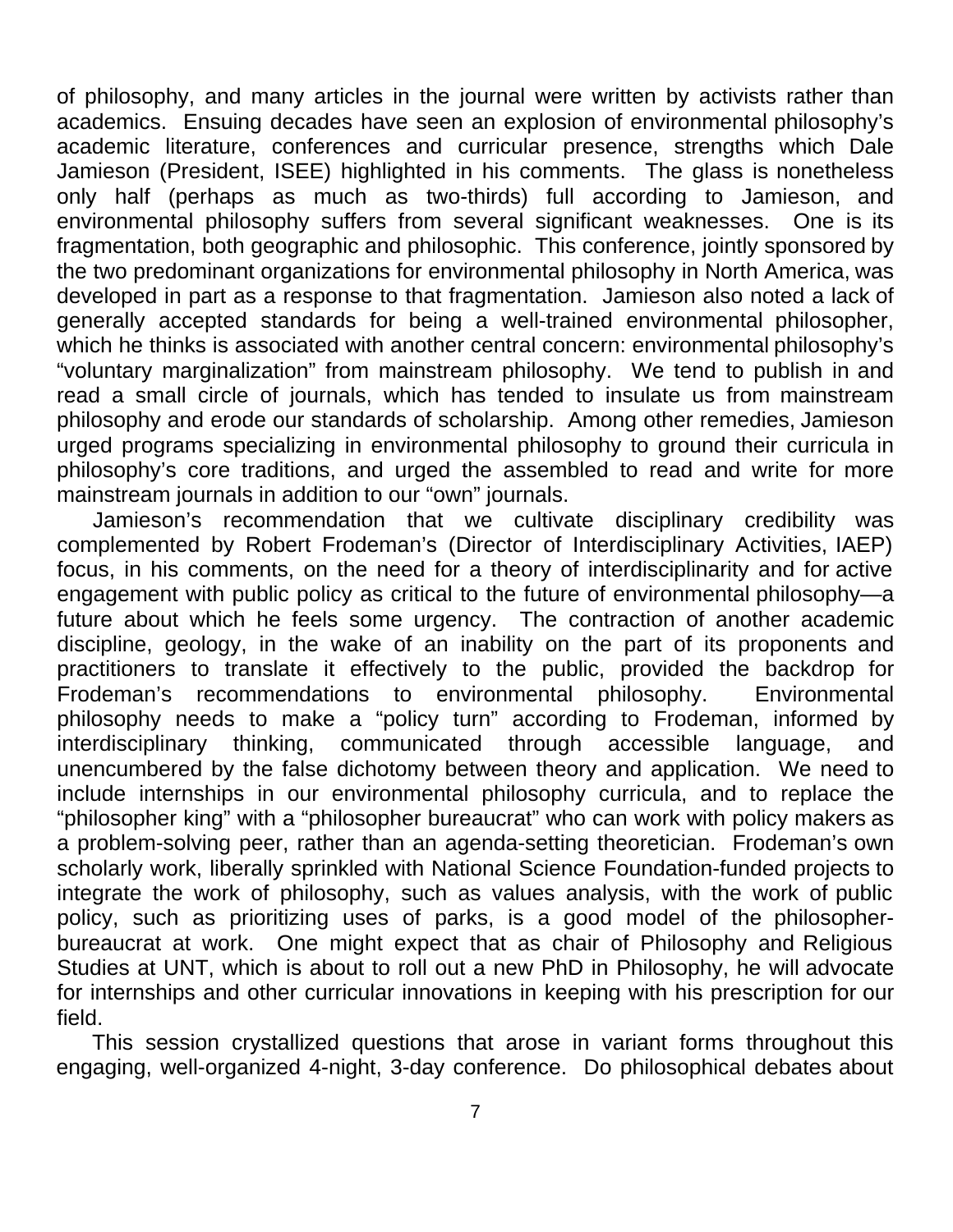personhood influence law and policy concerning treatment of animals? Should they? Can effective dialog with the current exponents of the "Wise Use" view of public lands be facilitated by studying and responding their understanding of property rights? Do philosophers have anything important and, moreover, persuasive to say about the difference between human dams and beaver dams, and whether either should be included in wilderness? Will environmental ethics grounded in the ideas and rhetoric of virtue have a stronger foothold with public land managers contemplating ecological restoration in wilderness, than arguments from intrinsic value? Besides each other, who *should* we be writing for and talking to? Should academic philosophy "subordinate" its efforts to the concerns and aims of public policy? Is environmental philosophy rising to the occasion of the profound and momentous questions it considers? I attended all 11 sessions of the conference as well as their informal continuations at the Aspen Lodge after hours, and have arrived at this preliminary summation: this conference is vital to future of the field, that future about which Frodeman is anxious. It is vital in several ways. First, it refreshes our minds about what have become environmental philosophy's core theoretical questions, encouraging us to take them up again and more effectively. Second, the conference organizers have committed to the participation of graduate students, and so are seeding the field's future. Third, the conference invites a perception of environmental philosophy as "problematized," that is, as less cohesive than it might appear and less effective than it might like to believe. This demands engagement, not only with the questions and theories raised in the sessions, but also with the academic, ecologic and public contexts from which those questions have emerged. The kind of formal and informal work accomplished at this joint meeting, in both its first and second years, has encouraged me about the future of our field. Look for announcements of next year's conference in this newsletter's spring edition.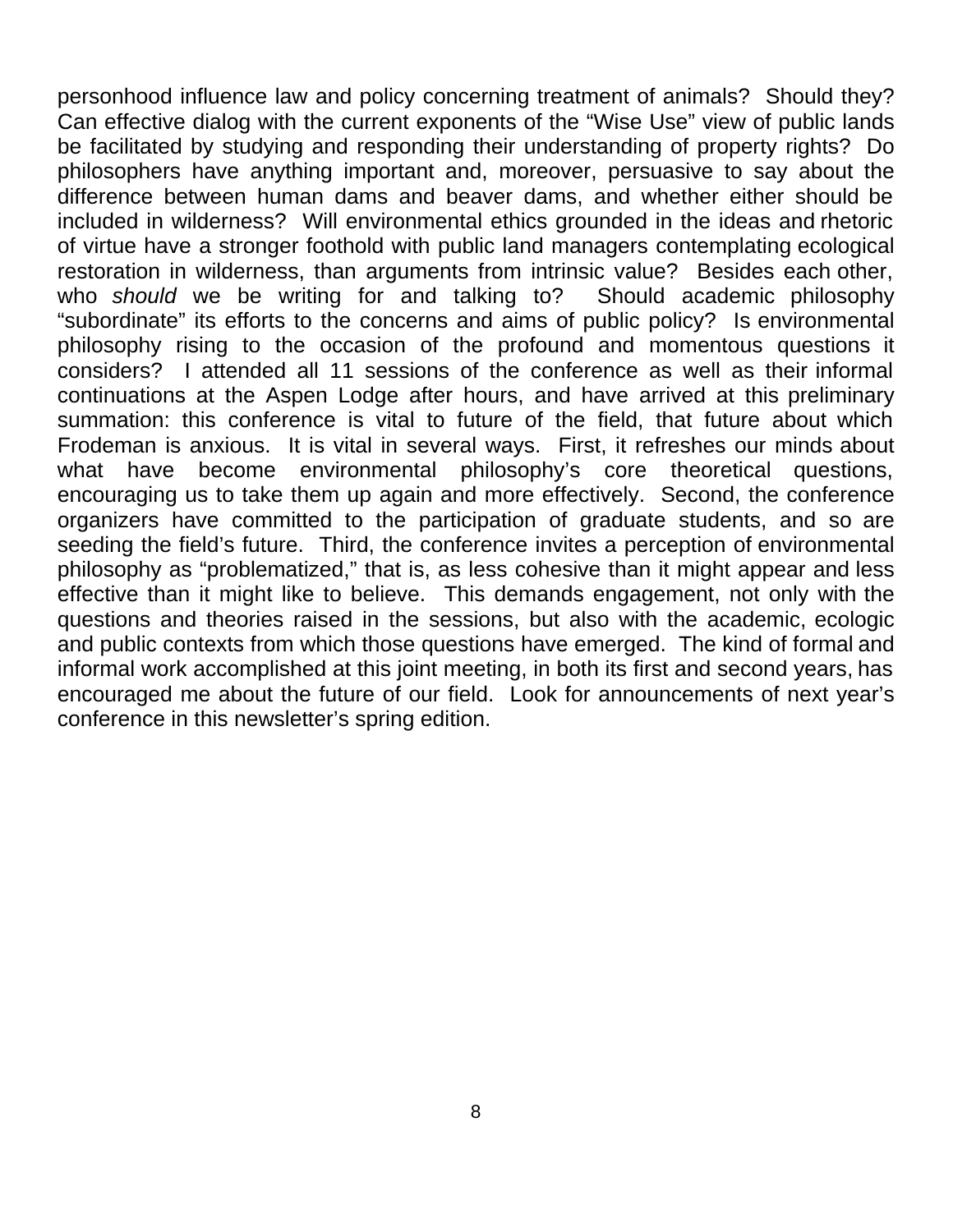## **CONFERENCES AND CALLS FOR PAPERS**

**ISEE Sessions.** Proposals are invited for individual papers or group sessions for the APA Pacific, Central and Eastern Division meetings. For the Pacific, contact ISEE treasurer Lisa Newton at lhnewton@mail.fairfield.edu. For the Central, contact ISEE secretary Paul Thompson, thomp649@pilot.msu.edu. For the Eastern, contact ISEE Vice-President Clare Palmer, cpalmer@artsci.wustl.edu. Snail mail addresses and telephone numbers at the end of the newsletter. The deadline for proposals is September 1 for the Pacific and Central, March 1 for the Eastern.

**Global Ecological Integrity.** The Global Ecological Integrity Group will hold a conference titled "Global Ecological Integrity and the Sustainability of Civilization: Hard and Soft Law Perspectives." To be held in the Centro Culturale Don Orione – Artigianelli. Dorsoduro, 909/A - 30123 Venice, Italy. June 29-July 3, 2005. The conference is organized by Laura Westra (lwestra@interlog.com) and Colin Soskolne (colin.soskolne @ualberta.ca); interested parties may contact them for further details.

**Thoreau Society.** The Thoreau Society will hold its annual gathering July 7-10 in Concord Massachusetts with the general theme "Thoreau: Nature, Science, and Higher Laws." Keynote addresses will be given by Winona LaDuke, "Environmental Justice from a Native Perspective," and Michael Kammen, "Thoreau and the American Seasons." For more information check their website www.aa.psu.edu/thoreau and click on "Walden 2005."

**2005 Teaching Business Ethics conference**. July 20-22, 2005 at St. Julien Hotel in Boulder, Colorado. The conference offers panel sessions and roundtable discussions on a variety of topics, including resources for teaching business ethics (such as cases, simulations, exercises, and videos), frameworks, and challenges related to implementation. Sponsored by the Association to Advance Collegiate Schools of Business (AACSB) International, Colorado State University, University of Colorado at Boulder, and University of Wyoming; hosted by the Center for Business and Society of the University of Colorado, Boulder. Information and registration at http://www.aacsb.edu/conferences/events/conferences/tbe-jul-05-desc.asp.

**Ecological Restoration: A Global Challenge.** At the beginning of the 21<sup>st</sup> century, ecological restoration arises as a global challenge for the improvement of our living planet through the study and practice of the restoration of degraded sites and ecosystems and to be incorporated as a positive aspect of the globalization process. The Society for Ecological Restoration International presents the 2005 World Conference on Ecological Restoration which will be held in Zaragoza, Spain, Europe,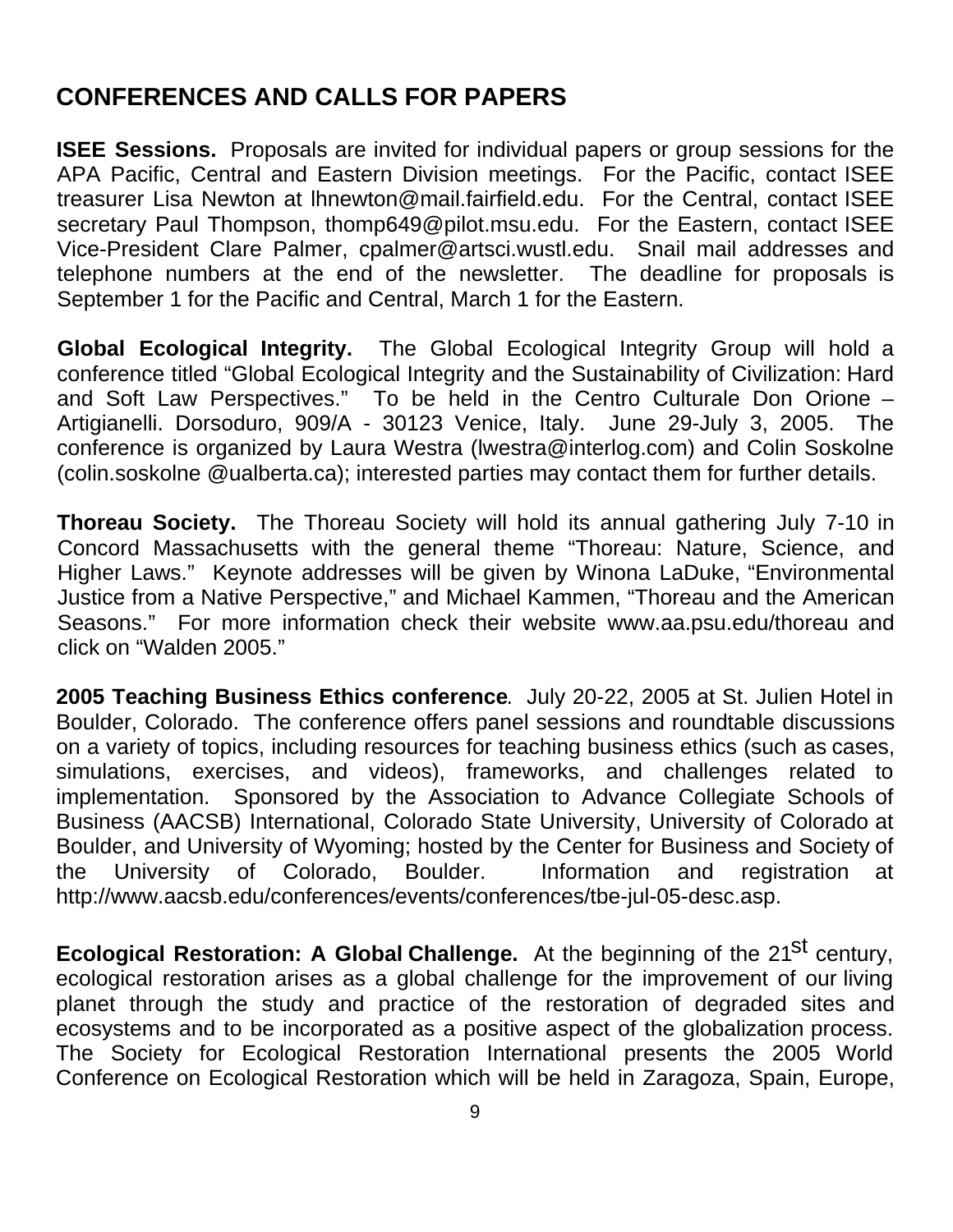September 12-18 , 2005. Visit http://www.ecologicalrestoration.net/ for more information.

**World Wilderness Conference.** The 8th World Wilderness Congress will be held in Anchorage, Alaska, from the September 30-October 6, 2005, with associated events in Kamchatka and the Russian Far East. Approximately 1,000 delegates from over 40 nations will attend. The congress is the longest-running, public, international environmental forum. The theme of the 8th WWC is "Wilderness, Wildlands and People - A Partnership for the Planet." This Congress will generate the most up-todate and accurate information on the benefits of wilderness and wildlands to contemporary and traditional societies, and will review the best models for balancing wilderness and wildlands conservation with human needs. The 8th WWC also will have a special focus on the wilderness, wildlands, and marine resources of Alaska, the Russian Far East, Canada, and the North Pacific and associated events may also convene in Russia. Register today at http://www.8wwc.org/.

**International Perspectives in Applied Ethics: Recent Developments in China and the U.S.** October 15-16, 2005 Wuhan University, Hubei Province, Wuhan, China The Department of Health Care Ethics, Regis University, Denver, CO and the Department of Philosophy, Wuhan University, Wuhan, China present a conference examining recent developments in applied ethics in both the People's Republic of China and in the United States. Presentations will focus on the theoretical foundations of applied ethics or on the specific areas of bioethics/health care ethics, business ethics, and environmental ethics. Organizers also intend the conference to foster relationships among scholars in China and the US. http://www.apa.udel.edu/apa/opportunities/conferences/2005/jun/wuhan.htm

**The International Association For Environmental Philosophy.** The IAEP will hold their Ninth Annual Meeting at the Salt Lake City Downtown Marriott and Utah Valley State College October 22 - 24, 2005 (immediately after the 44th Annual Meeting of the Society for Phenomenology and Existential Philosophy). Group, overnight accommodation rates are available at the hotel for \$109 plus tax for single or multiple occupancy. Call (801) 537-6015 to reserve. To receive these rates, participants must identify themselves as attending the IAEP/SPEP conference and make their reservations by September 2. For more information visit the IAEP website: www.environmentalphilosophy.org.

**Human Dimensions of Global Environmental Change.** Global Environmental Change, Globalization and International Security: New Challenges for the 21st Century. The 6th Open Meeting of the Human Dimensions of Global Environmental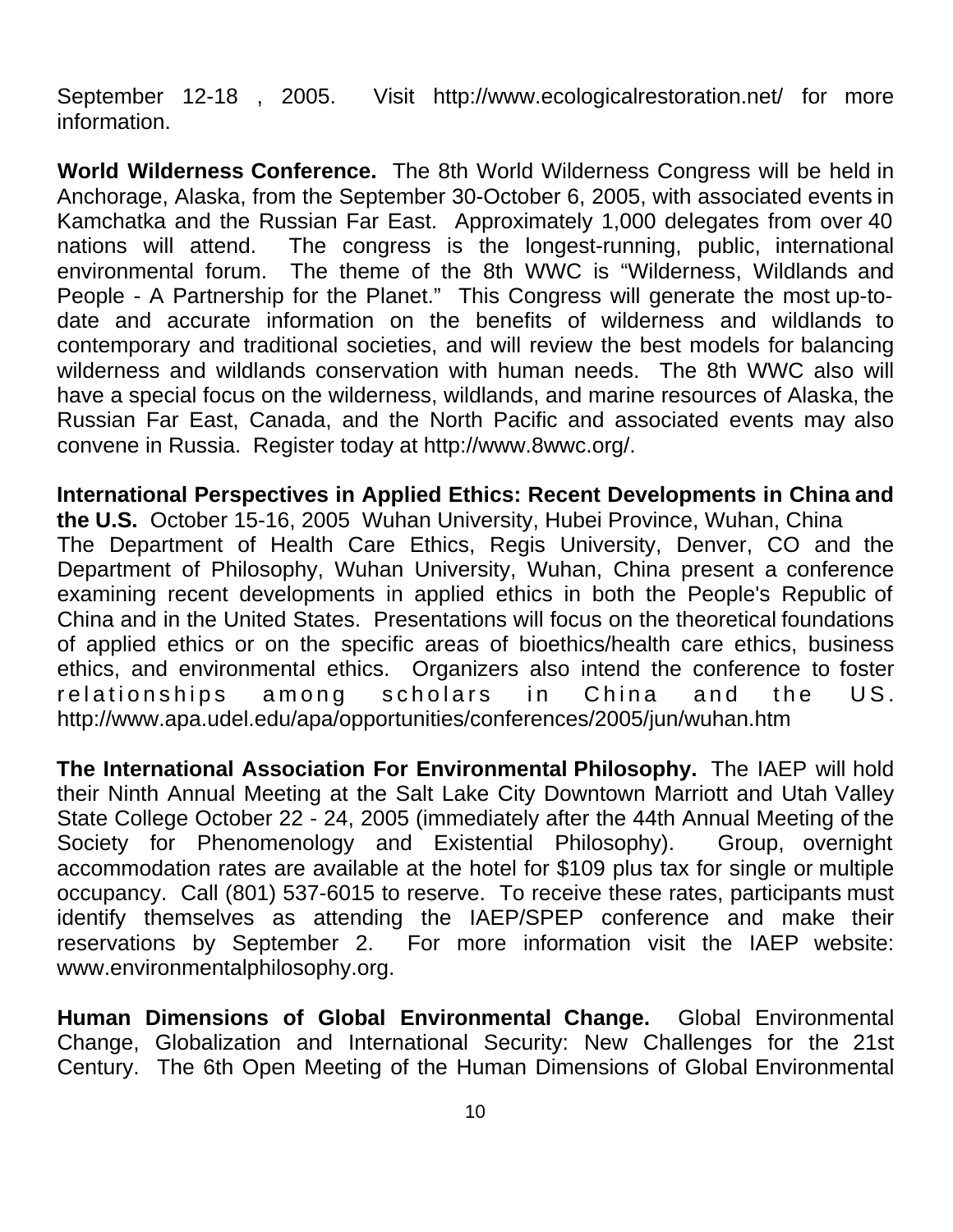Change Research Community will be held at the University of Bonn, Germany, October 9-13, 2005. Details, including information, application forms, timelines and deadlines, are available at http://openmeeting.homelinux.org. For more information contact Lis Mullin at openmeeting.ihdp@uni-bonn.de.

**The Ethics of Genetic Commerce.** The Japha Symposium on Business and Professional Ethics will be held November 11, 2005 in Boulder, Colorado. http://leeds.colorado.edu/japha. Organizers seek academically-oriented studies of issues related to the ethics of genetic commerce. Likely approaches might include: the ethics of genetic screening of insurance applicants or potential employees; social issues involved in the genetic modification of plants or the cloning of animals; business use of genetic information; access to gene therapy; and other concerns related to the creation, use, and control of genetic material and information. The key for successful submission is to focus on the business ethics of genetic commerce. Papers must be in English and an ideal length is 20 pages. Travel grants and honoraria will be available for paper presenters. Papers presented at the Japha Symposium will be published in a monograph series published by Blackwell Publishers. Submit a two-page proposal by August 1 and final papers by September 15, 2005 to: Lyla Hamilton, Faculty Director, Center for Business and Society, Leeds School of Business, University of Colorado, 419 UCB, Boulder, Colorado 80309. Lyla.Hamilton@Colorado.edu. (303) 735-4358.

**On the Current Situation in Iraq.** Bayt Al-Hikma (House of Wisdom), Baghdad, Iraq, is dedicating a special issue of its peer refereed journal "Al-Hikma" (Wisdom) to English language papers in Social and Political Philosophy. Papers are invited in any area within social and political philosophy relevant to the current situation in Iraq. Areas/issues include those relating to liberalism, democracy, just war, the ethics of occupation, and many others. Bayt Al-Hikma hopes that this special issue of the journal would bring international focus of a scholarly nature on the many social and political issues confronting Iraq today. Bayt Al-Hikma is an independent, non-profit, research institute originally founded in the ninth century during the Abbasid period. Its current mandate is similar to that associated with traditional research institutes and think-tanks..Submission deadline: August 31, 2005. Visit http://www.apa.udel.edu/apa/opportunities/conferences/2005/aug/irag.htm for more information.

**Third Annual International Symposium on Theoretical and Applied Ethics.** To be held in Baton Rouge, LA, February 23rd - 25th, 2006 (note, this is during Mardis Gras). Papers addressing topics in ethics, especially medical ethics are invited. Papers should be written for presentation in approximately 20-30 minutes reading time.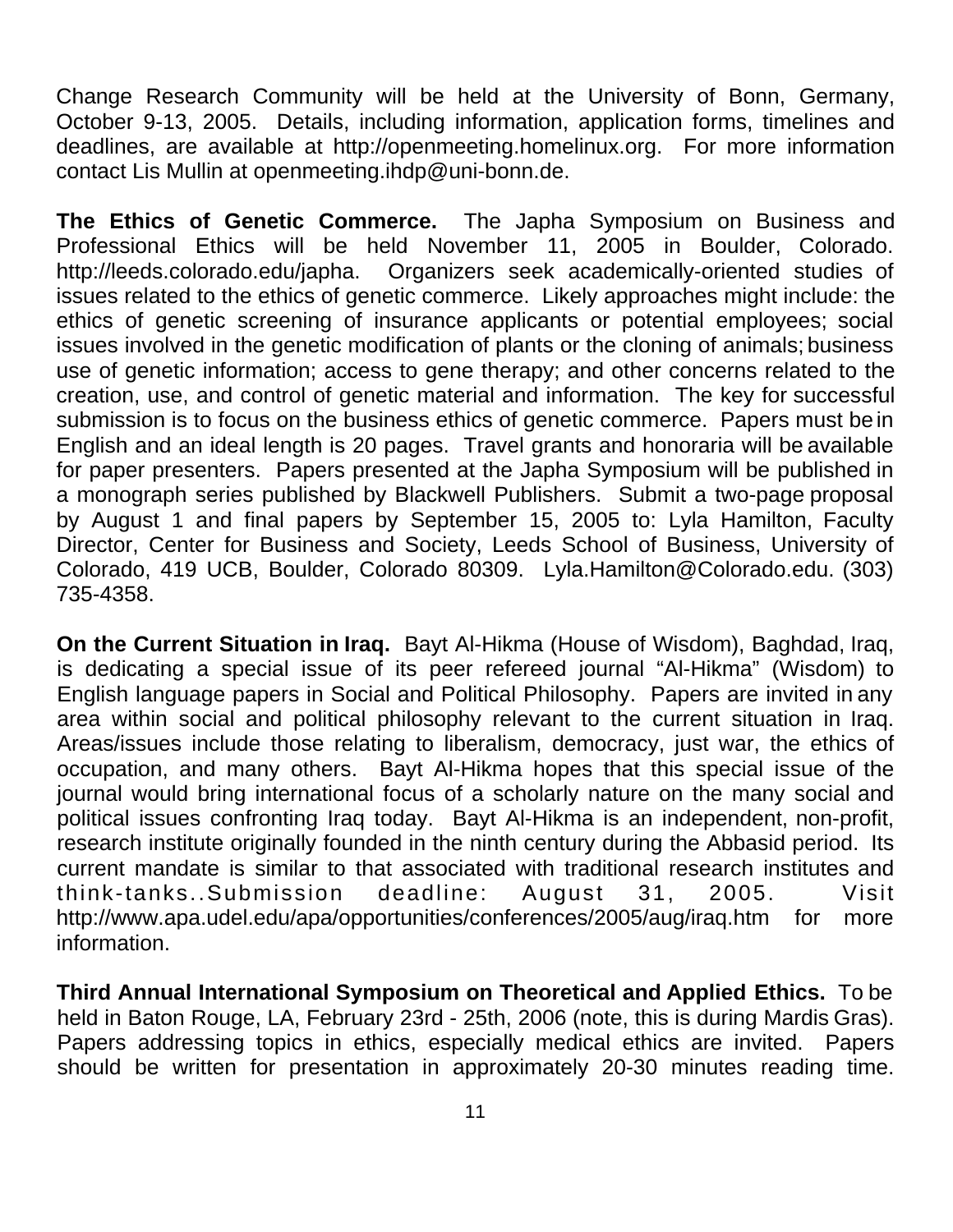Deadline for receipt of submissions is December 4, 2005. Early submission is encouraged. Submit electronically in Microsoft Word to JTAYL25@LSU.EDU or mail:

James Stacey Taylor Department of Philosophy and Religious Studies Louisiana State University Baton Rouge, LA 70803 USA

Papers presented at this Symposium may be published in a Special Issue of the peerreviewed online journal Global Virtue Ethics Review, and possibly in an edited collection of papers from the Symposium. Persons interested in these publishing opportunities should indicate this when submitting their papers. All enquiries about this Symposium are very welcome, especially from persons who would like to serve as commentators.

## **OPPORTUNITIES**

UNIVERSITY OF NORTH TEXAS, Denton, TX. The Department of Philosophy and Religion Studies seeks a tenure-track assistant professor (Ph.D. in philosophy or related field required) beginning academic year 2005-2006. AOS: Environmental Ethics in Latin American Environmental Issues. AOC: conservation biology or related field, Indigenous Studies, Latin American Philosophy. Fluency in English and Spanish (reading, writing, speaking) required. Review of applications begins July 1, 2005; the position is open until filled. Responsibilities include 4 to 5 courses per academic year, research in areas of expertise, and occasional service on departmental, college, and university committees. Excellence in scholarship and teaching required. Please send letter of application, CV, and letters of reference to Robert Frodeman, Chair, Department of Philosophy and Religion Studies, University of North Texas, P.O. Box 310920, Denton, TX 76201-0920. Inquiries are welcome at 940-565-2266. UNT is an AA/ADA/EOE committed to diversity. [From the JFP page on the APA website.]

UNIVERSITY OF LEEDS, Leeds, United Kingdom. The School of Philosophy is seeking to appoint a Lecturer in the areas of practical philosophy (Ethics, Political Philosophy or related subjects). You will be able to teach a wide range of undergraduate and postgraduate courses in ethics or political philosophy, both theoretical and applied, and undertake postgraduate supervision in these areas. You will pursue a vigorous programme of research, both individual and, where appropriate, collaborative, with a view to quality publication and international recognition. Ph.D. and experience in successful philosophy teaching in higher education prior to appointment preferred. For general information see http://www.philosophy.leeds.ac.uk/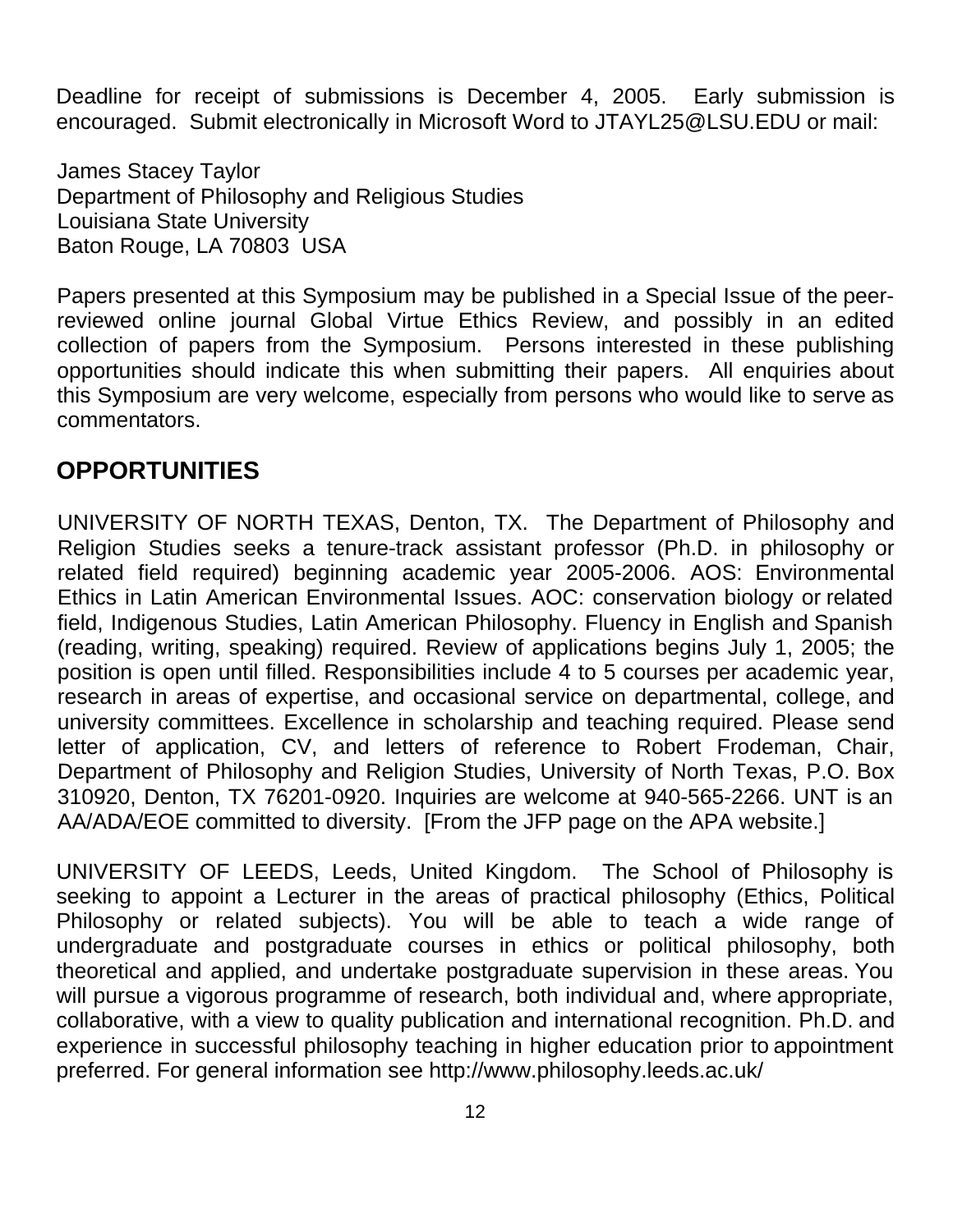Lecturer B (£27,989 - £35,883 p.a.) Informal Enquiries to: Dr Mark Nelson, tel (0)113 343 4112 (from North America: 011 44 113 343 4112), fax (0)113 343 3265 or email m.t.nelson@leeds.ac.uk. To apply on line please visit http://www.leeds.ac.uk and click on 'jobs'. Application packs are also available via email recruitment@adm.leeds.ac.uk or tel (0)113 343 5771. [From the JFP page on the APA website.]

NATIONAL CENTER FOR ECOLOGICAL ANALYSIS AND SYNTHESIS, University of California, Santa Barbara. The Deputy Director (DD) position is available at the National Center for Ecological Analysis and Synthesis (NCEAS) at the University of California, Santa Barbara (UCSB). NCEAS is primarily funded by the National Science Foundation (NSF), with an approximate budget of \$3.2 million per year. NCEAS facilitates research and collaboration in ecology, environmental science and bioinformatics, which impacts these fields on local, state, national and international levels. Position responsibilities are split between 1) Scientific Coordination, Program Development and Management, and 2) Communication, Training and Information Dissemination. Consideration of applications begins June 1, 2005 and will continue until the position is filled. Visit http://www.nceas.ucsb.edu/fmt/doc?/frames.html for more information.

## **RECENT ARTICLES AND BOOKS**

--Adams, W. T.; Hobbs, Stephen; Johnson, Norm, "Intensively Managed Forest Plantations in the Pacific Northwest: Introduction," Journal of Forestry 103(no.2, March 2005):59-60(2).

--Addis, Getachew; Urga, Kelbessa; Dikasso, Dawit, "Ethnobotanical Study of Edible Wild Plants in Some Selected Districts of Ethiopia," Human Ecology 33(no.1, February 2005):83-118(36).

--Andersson, Meike; Gradstein, S., "Impact of management intensity on non-vascular epiphyte diversity in cacao plantations in western Ecuador," Biodiversity and Conservation 14(no.5, May 2005):1101-1120(20).

--Bandeira, Fabio; Martorell, Carlos; Meave, Jorge; Caballero, Javier, "The role of rustic coffee plantations in the conservation of wild tree diversity in the Chinantec region of Mexico," Biodiversity and Conservation 14(no.5, May 2005):1225-1240(16).

--Belin, Daniel L. et al., "Assessing Private Forest Owner Attitudes Toward Ecosystem-Based Management," Journal of Forestry 103(no.1, January/February 2005):28-35(8).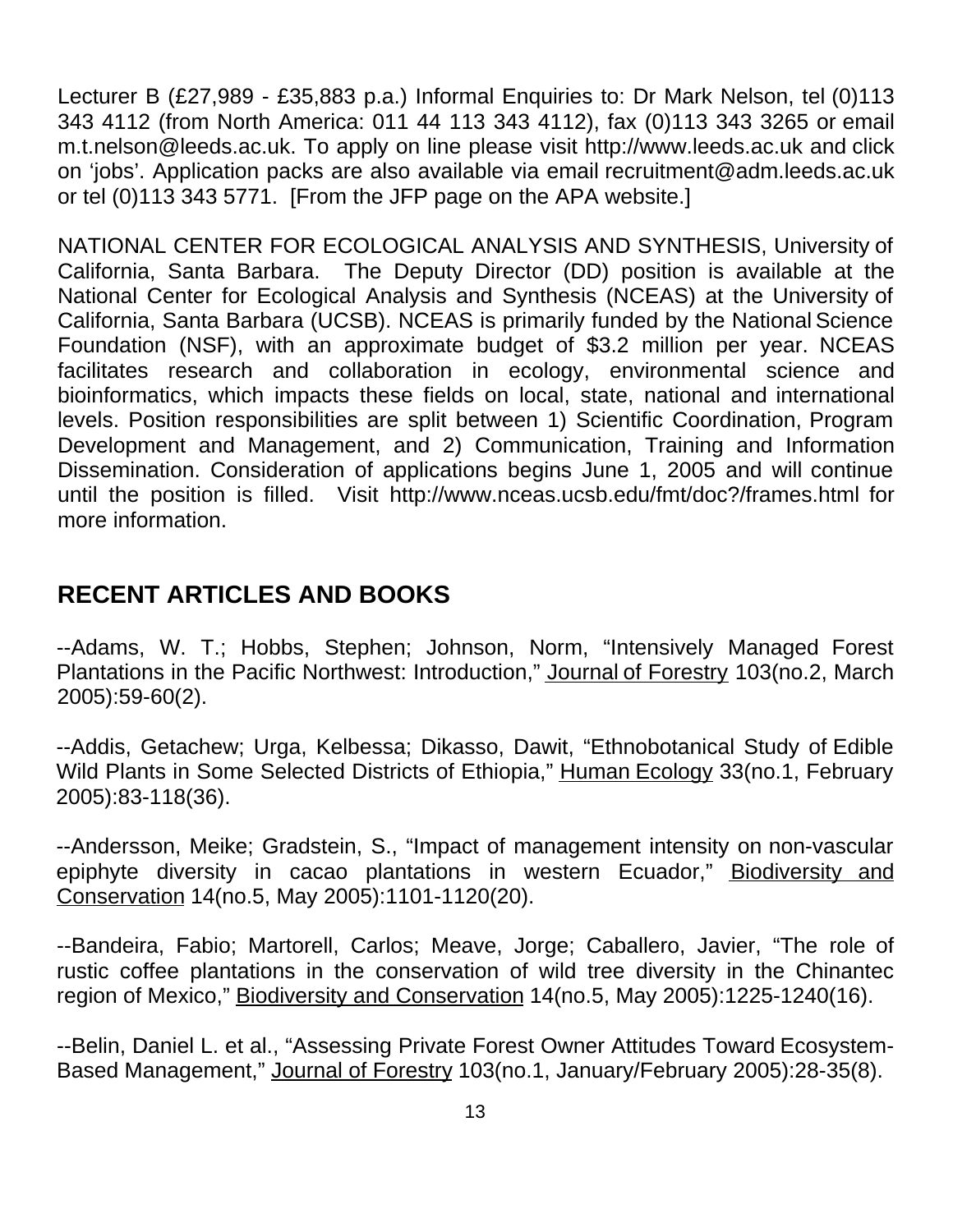--Bernhardt, E.S. et al (15 others), "Synthesizing U.S. River Restoration Efforts," Science 308(29 April 2005):636-637. There is increasing evidence that the degradation of waters is at al all-time high (despite the Clean Water Acts). More than one-third of the rivers in the United States are impaired or polluted, and freshwater withdrawals in some regions are so extreme that some major rivers no longer flow to the sea year round. Extinction rates for water fauna are five times that for terrestrial fauna. But stream and river recovery can work, though it tends to be fragmented and disorganized. It can also be a highly profitable business. The lead author is in natural resources and environment, University of Maryland.

--Binkley, Clark S.; Aronow, Mary Ellen; Washburn, Courtland L.; New, David, "Global Perspectives on Intensively Managed Plantations: Implications for the Pacific Northwest," Journal of Forestry 103(no.2, March 2005):61-64(4).

--Blacksell, Mark, "Review of: Hoskins, W. G. 1955: The making of the English landscape.," Progress in Human Geography 29(no.1, February 2005):95-96(2).

--Blomquist, William; Schlager, Edella, "Political Pitfalls of Integrated Watershed Management," Society and Natural Resources 18(no.2, February):101-117(17).

--Bonn, Aletta; Gaston, Kevin, "Capturing biodiversity: selecting priority areas for conservation using different criteria," Biodiversity and Conservation 14(no.5, May 2005):1083-1100(18).

--Briggs, John M. et al., "An Ecosystem in Transition: Causes and Consequences of the Conversion of Mesic Grassland to Shrubland," BioScience 55(no.3, March 2005):243-255(13). Woody plant expansion is one of the greatest contemporary threats to mesic grasslands of the central United States. In this article, we synthesize more than 20 years of research to elucidate the causes and consequences of the ongoing transition of C4-dominated grasslands to savanna-like ecosystems codominated by grasses and woody plants. This transition is contingent on fire-free intervals, which provide the opportunity for recruitment both of new individuals and of additional shrub and tree species into this grassland. Once shrubs establish, their cover increases regardless of fire frequency, and infrequent fires accelerate the spread of some shrub species. This process has resulted in a new dynamic state of shrubgrass coexistence in the mesic grasslands of North America. Important consequences of this shift in plant life-form abundance include alterations in plant productivity, species diversity, and carbon storage. Without drastic measures such as mechanical removal of shrubs, it is unlikely that management of fire and grazing regimes alone will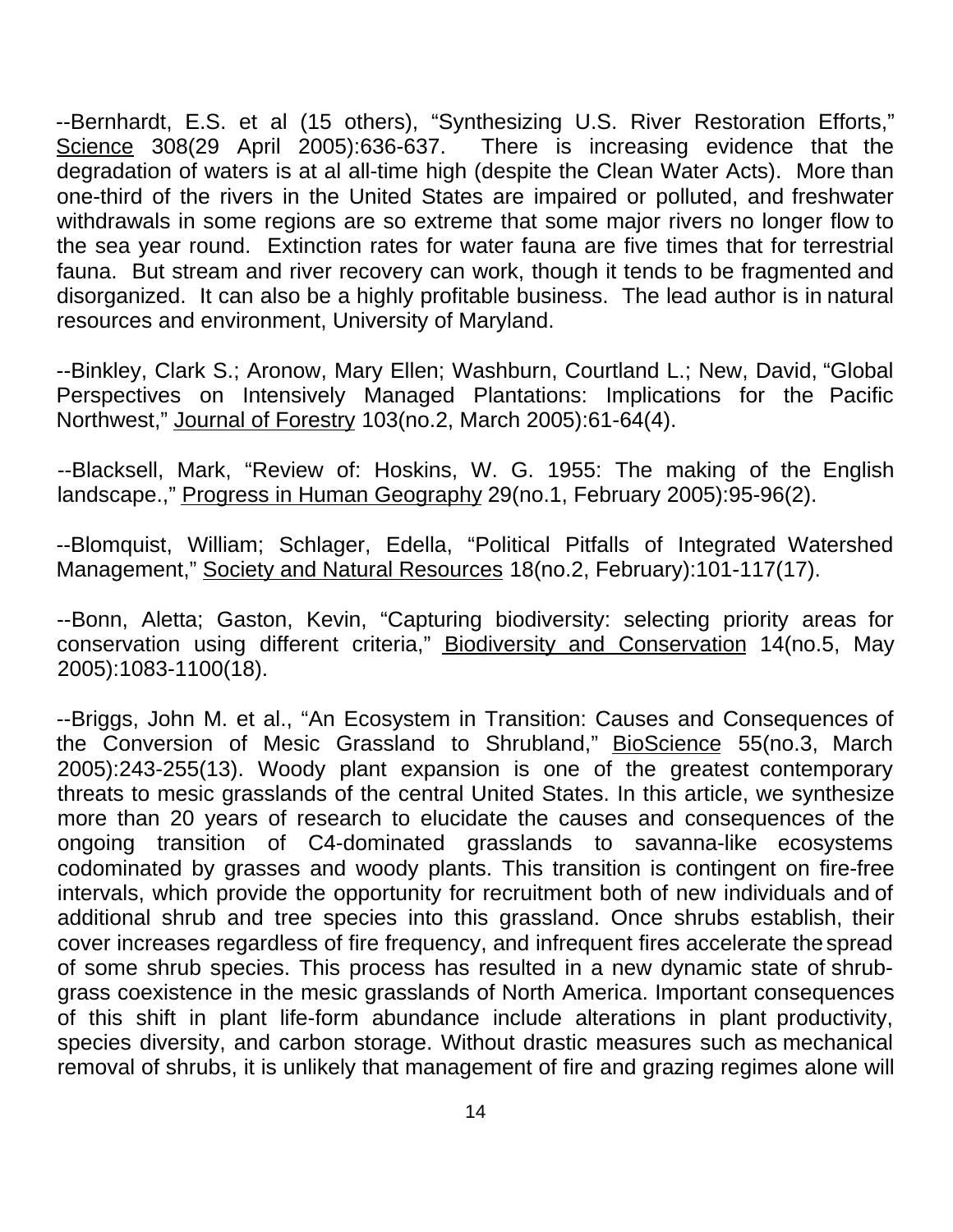be sufficient to restore historic grass dominance in these ecosystems.

--Brugiere, David; Sakom, Denis; Gautier-hion, Annie, "The conservation significance of the proposed Mbaere-Bodingue national park, Central African Republic, with special emphasis on its primate community," Biodiversity and Conservation 14(no.2, February 2005):505-522(18).

--Bullers, Susan, "Environmental Stressors, Perceived Control, and Health: The Case of Residents Near Large-Scale Hog Farms in Eastern North Carolina," Human Ecology 33(no.1, February 2005):1-16(16).

--Burdick, Alan, "The Truth about Invasive Species," Discover 26(no. 5, May 2005):35-41. "How to stop worrying and learn to love ecological intruders." "Alien species do pose a threat. But their real crime isn't against nature; it's against us and our selfserving ideas of what nature is supposed to be" (p. 36). "Invasion is not a zero-sum game, with invaders replacing natives at a one-to-one (or a one-to-two, or more) ratio. Rather, and with critical exceptions, it is a sum-sum game, in which ecosystems can accept more and more species" (p. 38). "Alien" species are not "invaders," we should drop that vocabulary. They are "introduced," and "ours," we brought them with us, like corn and cattle. The increase biodiversity. "By and large, most [introduced] species have no visible impact. They blend in. They live happily among us--on our lawns, under our homes--and we, it seems, live happily among them," "Invasions don't weaken ecosystems--they simply transform them into different ecosystems" (p. 40). They are nature too, still very much with us. Burdick seems to have unlimited capacity to enjoy his weedy world.

--Cameron, Angus, "Geographies of welfare and exclusion: initial report," Progress in Human Geography 29(no.2, April 2005):194-203(10).

--Carr, Anna; Wilkinson, Roger, "Beyond Participation: Boundary Organizations as a New Space for Farmers and Scientists to Interact," Society and Natural Resources 18(no.3, March 2005):255-265(11).

--Carter, Alan, "Animals, Pain and Morality," Journal of Applied Philosophy 22(no.1, March 2005):17-22(6).

--Chess, Caron; Burger, Joanna; McDermot, Melanie, "Speaking Like a State: Environmental Justice and Fish Consumption Advisories," Society and Natural Resources 18(no.3, March 2005):267-278(12).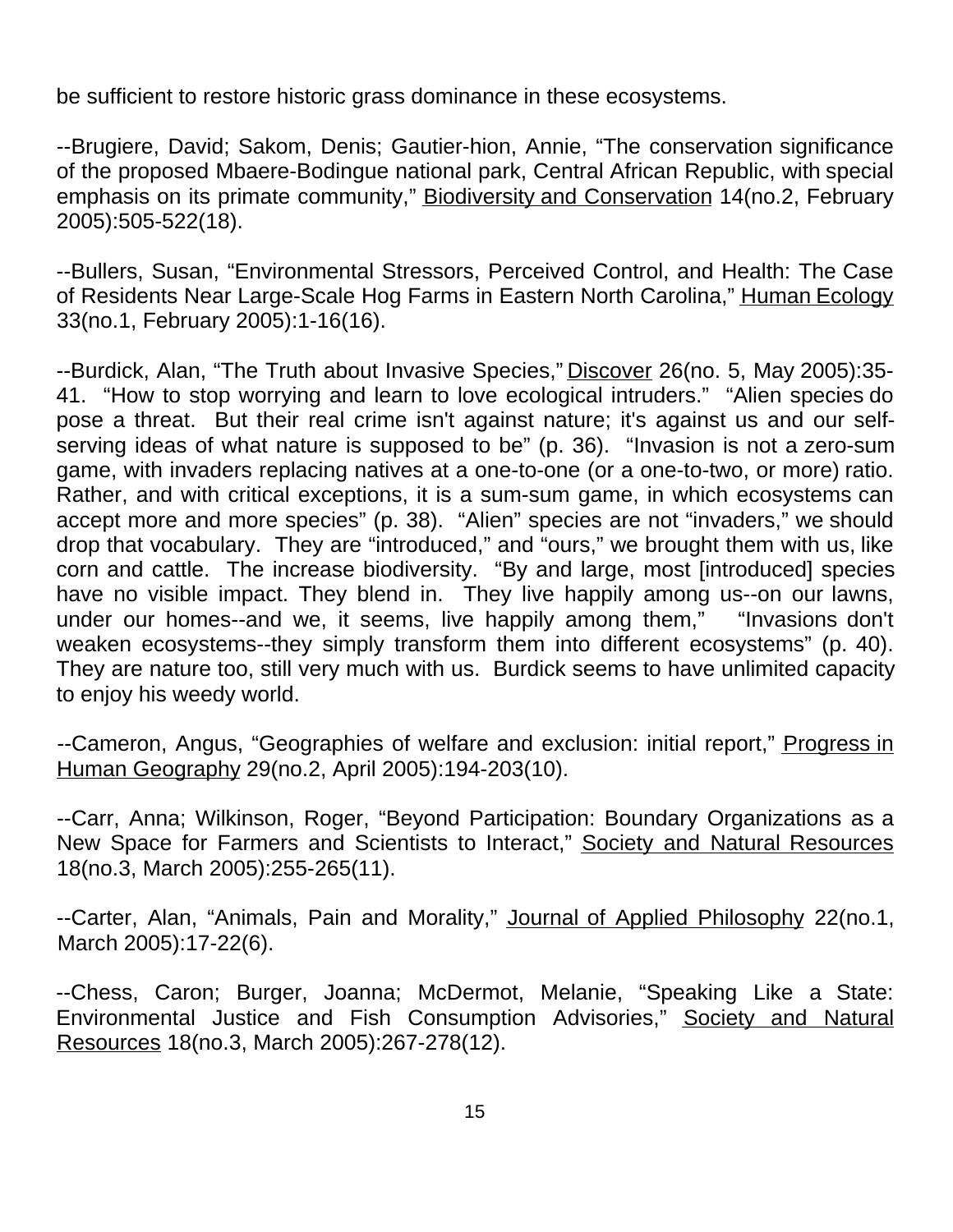--Chiang, Tao-Chang, "Historical geography in China," Progress in Human Geography 29(no.2, April 2005):148-164(17).

--Chornesky, Elizabeth A. et al., "Science Priorities for Reducing the Threat of Invasive Species to Sustainable Forestry," BioScience 55(no.4, April 2005):335-349(15). Invasive species pose a major, yet poorly addressed, threat to sustainable forestry. Here we set forth an interdisciplinary science strategy of research, development, and applications to reduce this threat. To spur action by public and private entities that too often are slow, reluctant, or unable to act, we recommend (a) better integrating invasive species into sustainable forestry frameworks such as the Montreal Process and forest certification programs; (b) developing improved cost estimates to inform choices about international trade and pest suppression efforts; and (c) building distributed information systems that deliver information on risks, identification, and response strategies. To enhance the success of prevention and management actions, we recommend (a) advancing technologies for molecular identification, expert systems, and remote sensing; (b) evolving approaches for ecosystem and landscape management; and (c) better anticipating interactions between species invasions and other global change processes.

--Cohn, Jeffrey P., "Urban Wildlife," BioScience 55(no.3, March 2005):201-205(5).

--Cooke, Steven; Suski, Cory, "Do we need species-specific guidelines for catch-andrelease recreational angling to effectively conserve diverse fishery resources?," Biodiversity and Conservation 14(no.5, May 2005):1195-1209(15).

--Cooper, David E., and Simon P. James, *Buddhism, Virtue and the Environment*. Ashgate, 2005. Buddhism, one increasingly hears, is an 'eco friendly' religion. It is often said that this is because it promotes an 'ecological' view of things, one stressing the essential unity of human beings and the natural world. While agreeing that Buddhism is, in many important respects, in tune with environmental concerns, Cooper and James argue that what makes it 'green' is its view of human life. The true connection between the religion and environmental thought is to be found in Buddhist accounts of the virtues those traits, such as compassion, equanimity and humility, that characterise the life of a spiritually enlightened individual. Central chapters of this book examine these virtues and their implications for environmental attitudes and practice.Buddhism. The authors are at the University of Durham, UK.

--Coppeto, Stephanie; Harcourt, A., "Is a biology of rarity in primates yet possible?," Biodiversity and Conservation 14(no.4, April 2005):1017-1022(6).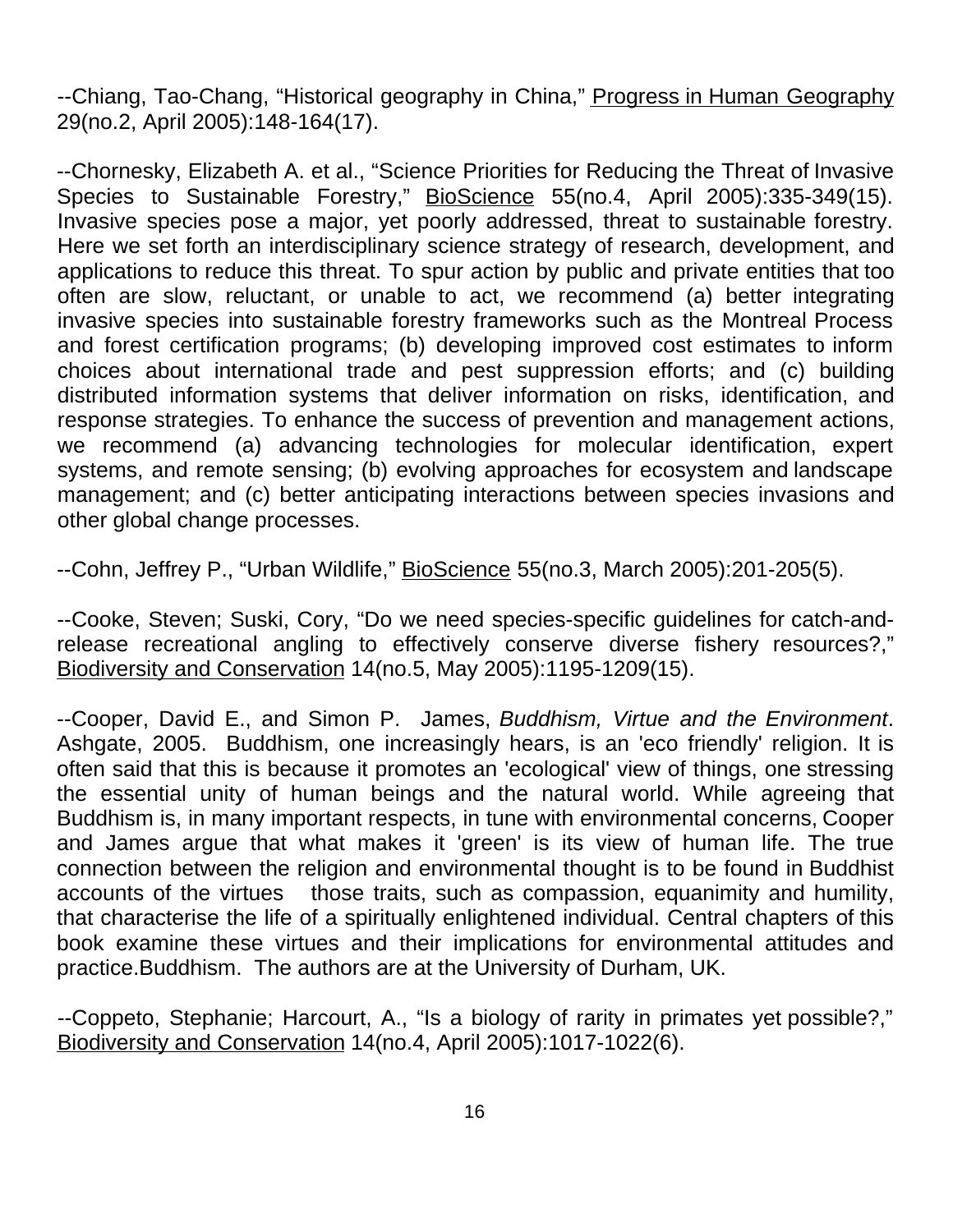--Coufal, Jim, "Telling Our Story," Journal of Forestry 103(no.2, March 2005):101- 101(1).

--Decker, Christopher; Reuveny, Rafael, "Endogenous Technological Progress and the Malthusian Trap: Could Simon and Boserup Have Saved Easter Island?," Human Ecology 33(no.1, February 2005):119-140(22).

--Domsky, Darren, "Keeping a Place for Meta Ethics: Assessing Elliot's Dismissal of the Subjectivism/Objectivism Debate in Environmental Ethics," Metaphilosophy 35 (5), (October 2004): 675 94. Robert Elliot claims that the meta ethical distinction between subjectivism and objectivism is unimportant in environmental ethics. He argues that because a sufficiently sophisticated subjectivist can accommodate all of the intrinsic value an objectivist can, even in apparently problematic situations where humans either do not exist or do not have the relevant values, and because meta ethical commitments fail to have any normative or motivational impact on rational debate, it makes no difference whether an environmental ethicist is a subjectivist or an objectivist. Elliot's dismissal, however, is unjustified. As it turns out, objectivists argue differently than subjectivists, are motivated differently than subjectivists, and are able to make a greater range of intrinsic value claims than subjectivists. If Elliot's arguments have any appeal at all, it is only because he blurs the fundamental meta ethical distinction in the first place and defends a subjectivism so objectivist that it is almost unrecognizable as subjectivism. Domsky is visiting assistant professor of philosophy at Auburn University, Alabama.

--Duckworth, J.; Poole, C.; Tizard, R.; Walston, J.; Timmins, R., "The Jungle Cat Felis chaus in Indochina: a threatened population of a widespread and adaptable species," Biodiversity and Conservation 14(no.5, May 2005):1263-1280(18).

--Fazey, I.; Fischer, J.; Lindenmayer, D.B., "Who does all the research in conservation biology?," Biodiversity and Conservation 14(no.4, April 2005):917-934(18).

--Flournoy, Alyson C., "Section 404 at Thirty-Something: A Program in Search of a Policy," Alabama Law Review 55(No. 3, Spring 2004):607-649. In 2002, as the Clean Water Act turned thirty, the program that regulates the discharge of dredged and fill material into water and wetlands was beset by a familiar turbulence, involving fights over the significance of the ordinary high water mark, the meaning and proof required to demonstrate a "hydrologic connection," mitigation requirements, and others. Over the years, both governmental and non-governmental reports have highlighted the persistent gaps in knowledge, enforcement, monitoring, funding, and interagency coordination under section 404, and the attendant disappointing results. Flournoy is in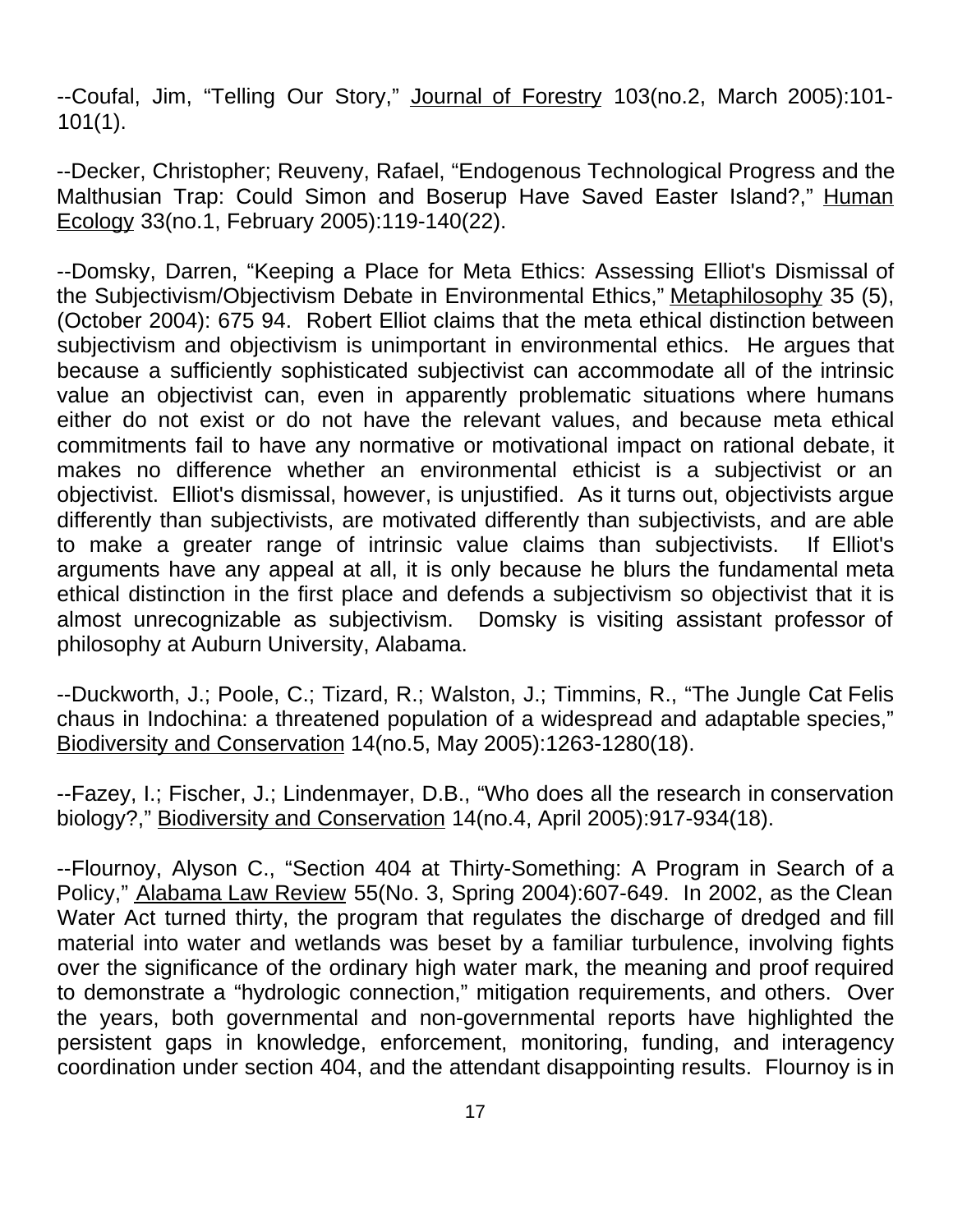law, University of Florida.

--Flournoy, Alyson C., "Building an Environmental Ethic from the Ground Up," U.C. Davis Law Review 37(No. 1, Nov. 2003):53-80. Unearthing the ethics embodied in environmental law. To what extent have theories in environmental philosophy had a practical impact on environmental law and policy. Environmental law cannot and will not succeed unless there is strong public commitment to conserving nonhuman nature. Environmental law will not endure or have lasting effect unless environmental philosophy does come down to earth. Such work is vitally important for the future of environmental law a well as for the success of environmental philosophy itself. The American public lacks a coherent account of the values we now pursue under our current environmental laws. Philosophers and legal scholars can help to bring philosophy down to earth by developing "stepping stones" to invoke concepts that represent marginal or gradual change from the dominant human-centered utilitarian ethical framework, as opposed to radically divergent theories of environmental ethics, such as biocentric intrinsic value theory. Sustainability is such a stepping stone. Excellnt and thoughtful article linking environmental philosophy and environmental law. Flournoy is in law, University of Florida.

--Foreman, Dave, *Rewilding North America: A Vision for Conservation in the 21st Century*. Island Press, 2004. This work lays out an audacious vision for landscape conservation and restoration in North America. The first part reviews the "bad news" of anthropogenic changes to land and its associated effects, such as pollution, habitat loss and extinctions. The second part reviews the "good news" represented by the science of conservation biology and visions for continent-wide "metalinkages" among remaining sections of habitat. The third part provides a plan of action for rewilding the continent.

--Gallagher, Padraig, *Flannagan's Naturalized Ethics: Epistemology, Ecology, and the Limits of Pragmatism*, M.A. thesis, Colorado State University, 2005. Critique of Owen Flannagan's work, especially his "Ethics Naturalized as Human Ecology" (1995) and his "pragmatic naturalism." Flannagan claims a parallel between biological ecology and human ecology through the concept of "flourishing," which has to be localized, flourishing in particular environments. Flannagan does recognize some transcultural human universals, but these nevertheless take their specifics in local cultural contexts. Gallagher argues that Flannagan is "methodologically infirm," because of the lack of criteria with which to judge better and worse in these locally flourishing groups, an evaluation needed for humans with their options in life choices, but not needed in biological ecology, where ethical choices do not apply.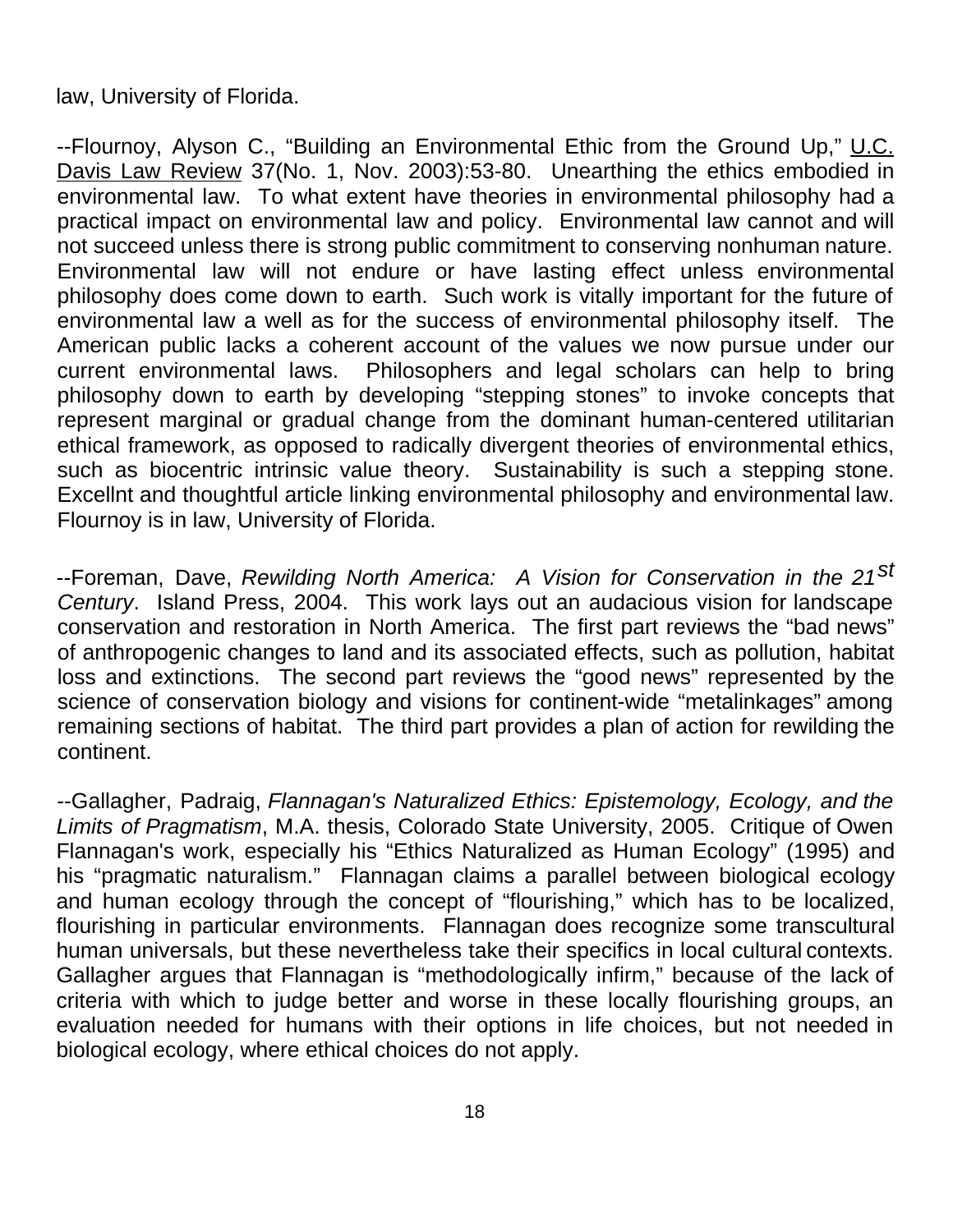--Gaston, Kevin; Smith,Richard; Thompson,Ken; Warren,Phillip, "Urban domestic gardens (II): experimental tests of methods for increasing biodiversity," Biodiversity and Conservation 14(no.2, February 2005):395-413(19).

--Gatta, John, *Making Nature Sacred: Literature, Religion, and the Environment in America from the Puritans to the Present.* New York: Oxford University Press, 2004. The quest for "natural revelation" in American history, and how the imaginative challenge of "reading landscapes" has been influenced by biblical perspectives. Gatta is at the University of Connecticut, Storrs.

--Gautam, Ambika; Shivakoti, Ganesh, "Conditions for Successful Local Collective Action in Forestry: Some Evidence From the Hills of Nepal," Society and Natural Resources 18(no.2, February):153-171(19).

--Grant, Lindsey, *The Collapsing Bubble: Growth and Fossil Energy*. Seven Locks Press, Santa Ana, CA, 2005. The worlds dwindling energy resources. The energy debate has been cast in the wrong terms. But with a bit of luck we may be able to create a more harmonious balance with the rest of the biosphere, at much lower population levels and less consumptive habits. Lindsey Grant is a retired Foreign Service Officer, formerly Deputy Secretary of State for Environmental and Population Affairs.

--Hannah, Lee; Midgley, Guy; Hughes, Greg; Bomhard, Bastian, "The View from the Cape: Extinction Risk, Protected Areas, and Climate Change," BioScience 55(no.3, March 2005):231-242(12). In the past decade, a growing number of studies have modeled the effects of climate change on large numbers of species across diverse focal regions. Many common points emerge from these studies, but it can be difficult to understand the consequences for conservation when data for large numbers of species are summarized. Here we use an in-depth example, the multispecies modeling effort that has been conducted for the proteas of the Cape Floristic Region of South Africa, to illustrate lessons learned in this and other multispecies modeling efforts.

--Hayes, John P. et al., "Environmental Consequences of Intensively Managed Forest Plantations in the Pacific Northwest," Journal of Forestry 103(no.2, March 2005):83- 87(5).

--Hazelrigg, Lawrence, *Cultures of Nature*. Gainesville: University of Florida Press, 1995. A fully constructionist view of nature. "Nature is a product of human making. Not merely 'the idea of nature' or 'nature as we think it is' or 'nature experienced' ... but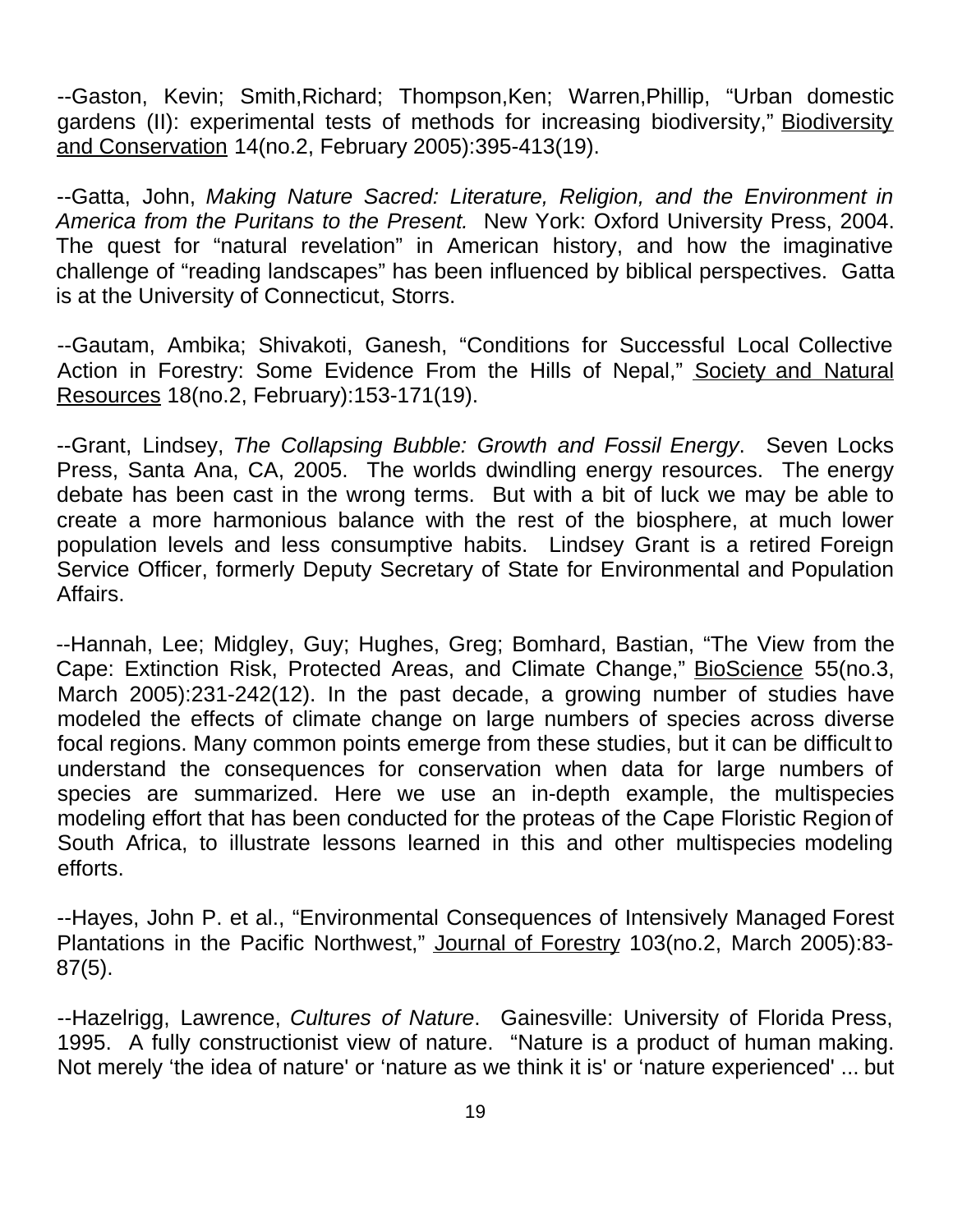the concrete practical materiality, the substance and support, the actual and potential plenitude of the reality of nature--in sum the whole of the given being and beinggivenness of nature as it is--is a concrete production in/by human labor in the activity of making life" (p. 12).

--Heyd, Thomas, "Bashô y la estética del caminar: Por la recuperación del espacio, el reconocimiento de los lugares y el seguimiento de los caminos del universo" in Luis Puelles (ed.), Estéticas: Occidente y otras culturas (special issue of Contrastes, Universidad de Málaga, 2004).

--Heyd, Thomas, "Does Nature Restoration Make Sense? Some Philosophical Reflections," *Helping the Land Heal: Ecological Restoration in British Columbia Conference Proceedings*, edited by Brian Egan (BC Environmental Network Educational Foundation, 1999), 53-56.

--Heyd, Thomas, "Northern Plains Boulder Structures: Art and Foucauldian Heterotopias," in Éric Darier (ed.), *Foucault and the Environment* (Routledge, 1998), 152-162.

--Heyd, Thomas, "Indigenous Knowledge, Land Ethic and Sustainability," Electronic Journal of Australian and New Zealand History (2000). http://www.jcu.edu.au/aff/history/

--Heyd, Thomas, "Gardens and Nature Restoration," AE: Journal of the Canadian Society for Aesthetics (Special issue on Garden Aesthetics, ed. by Manon Régimbald, September 2001).

--Heyd, Thomas, "La restauración de la naturaleza con relación a las obras de la tierra (earthworks) y el arte de los jardines japoneses," Estudios Filosóficos 3/152 (Universidad de Valladolid, Spring 2004), 77-85.

--Heyd, Thomas, "Reviewing Culture, Nature and Conservation," Studia Bioetica, 1 (Dec. 2003), 75-80, http://utopia.duth.gr/~xirot/BIOETHICS/. 80. 6 pp.

--Heyd, Thomas, "L'estetica del wandering," Eco: l'educazione sostenibile 15/107 (September 2003), 18-21. 4 pp.

--Heyd, Thomas, "Bashô and Wandering Aesthetics," Philosophy East and West (September 2003), 291-307.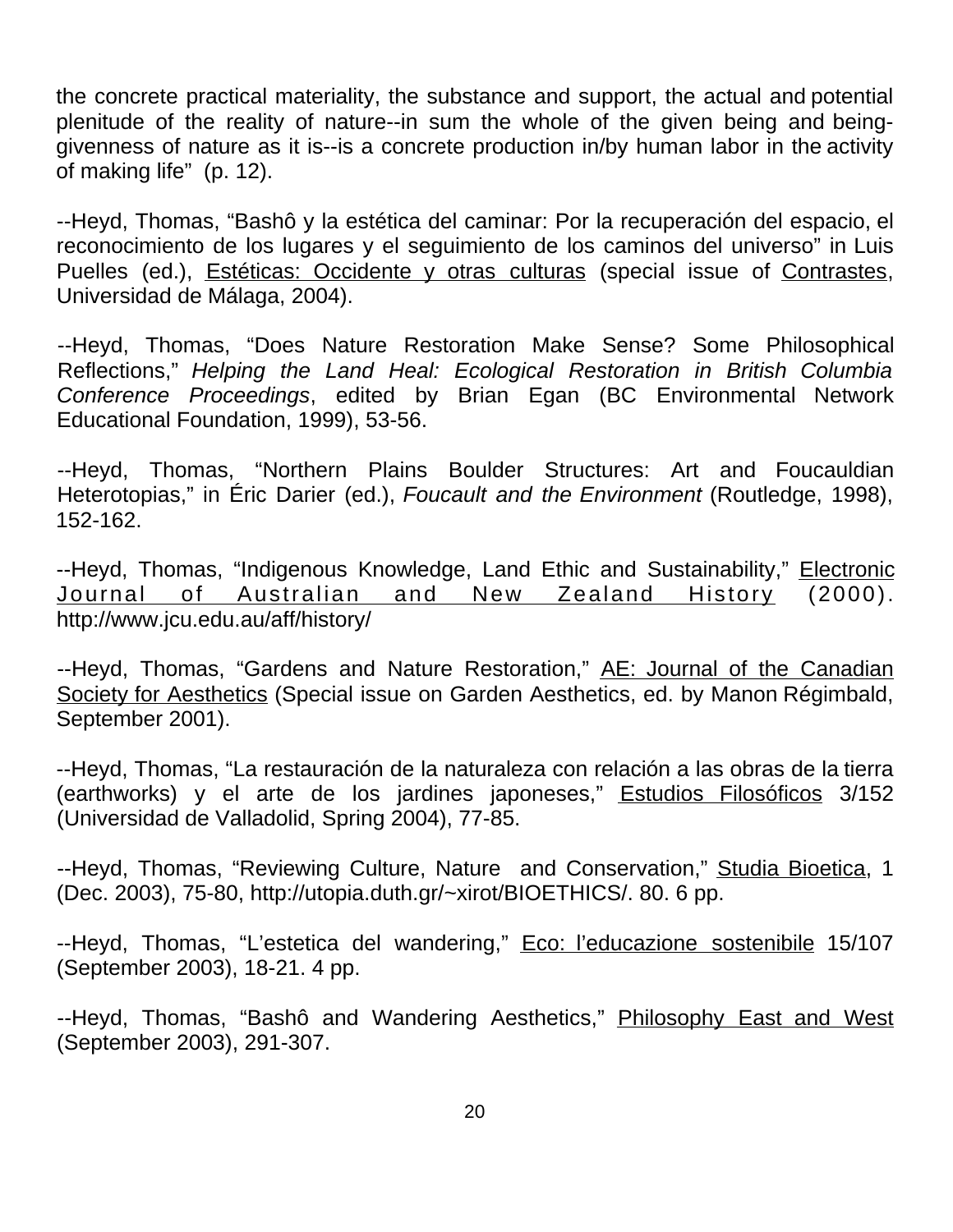--Heyd, Thomas, "Aesthetic Appreciation and the Many Stories About Nature" in Allen Carlson and Arnold Berleant (eds.), *The Aesthetics of Natural Environments* (Broadview, 2004), 269-82.

--Heyd, Thomas, "Ética, Medio Ambiente y Trabajo," ("Ethics, Environment and Work") in Joaquín Nieto y Jorge Riechmann (eds.), *Ecología y Globalización* (in Spanish, Madrid: ed´l Germanía, 2003).

--Heyd, Thomas, "Aesthetic Appreciation and the Many Stories About Nature," British Journal of Aesthetics, 41 (April 2001). 205-7. 4 pp.

--Heyd, Thomas, "El sendero al Japón profundo de Bashô y la estética del caminar," Páginas de Filosofía 9 (11), (August 2004), 7-28.

--Heyd, Thomas, "Nature Appreciation Through Rock Art," *North American Environmental Education Conference Proceedings* (1998).

--Heyd, Thomas, "Nature Restoration Without Dissimulation: Learning from Japanese Gardens and Earthworks," *Essays in Philosophy* (January 2002).

--Heyd, Thomas, "Natural Heritage: Culture in Nature" in Sieglinde Gauer-Lietz (ed.), *Nature and Culture – Ambivalent Dimensions of our Heritage* (Paris: UNESCO, 2002), 85-97.

–Heyd, Thomas, "Environmental Ethics in the Workplace" in Robert Larmer (ed.), *Ethics in the Workplace: Selected Readings in Business Ethics*, 2nd ed. (Belmont, Ca.: Wadsworth, 2001).

--Heyd, Thomas, "Environmental Ethics: Responsibilities and Critical Perspectives" in Charles Susanne (ed.), Societal Responsibilities in the Life Sciences (Delhi: Kamla-Raj Enterprises, special issue of Journal of Human Ecology, 2004), 123-30.

--Heyd, Thomas, "Querying Allen Carlson's Aesthetics and the Environment," AE: Journal of the Canadian Society for Aesthetics (September 2001).

--Heyd, Thomas, ed., *Recognizing the Autonomy of Nature*. A collection in environmental philosophy with contributions from Val Plumwood, Keekok Lee, Eric Katz, Ned Hettinger, William Throop, Andrew Light, Mark Woods, and William Jordan among others. Available from Columbia University Press in December 2005, http://www.columbia.edu/cu/cup/catalog/data/023113/0231136064.HTM.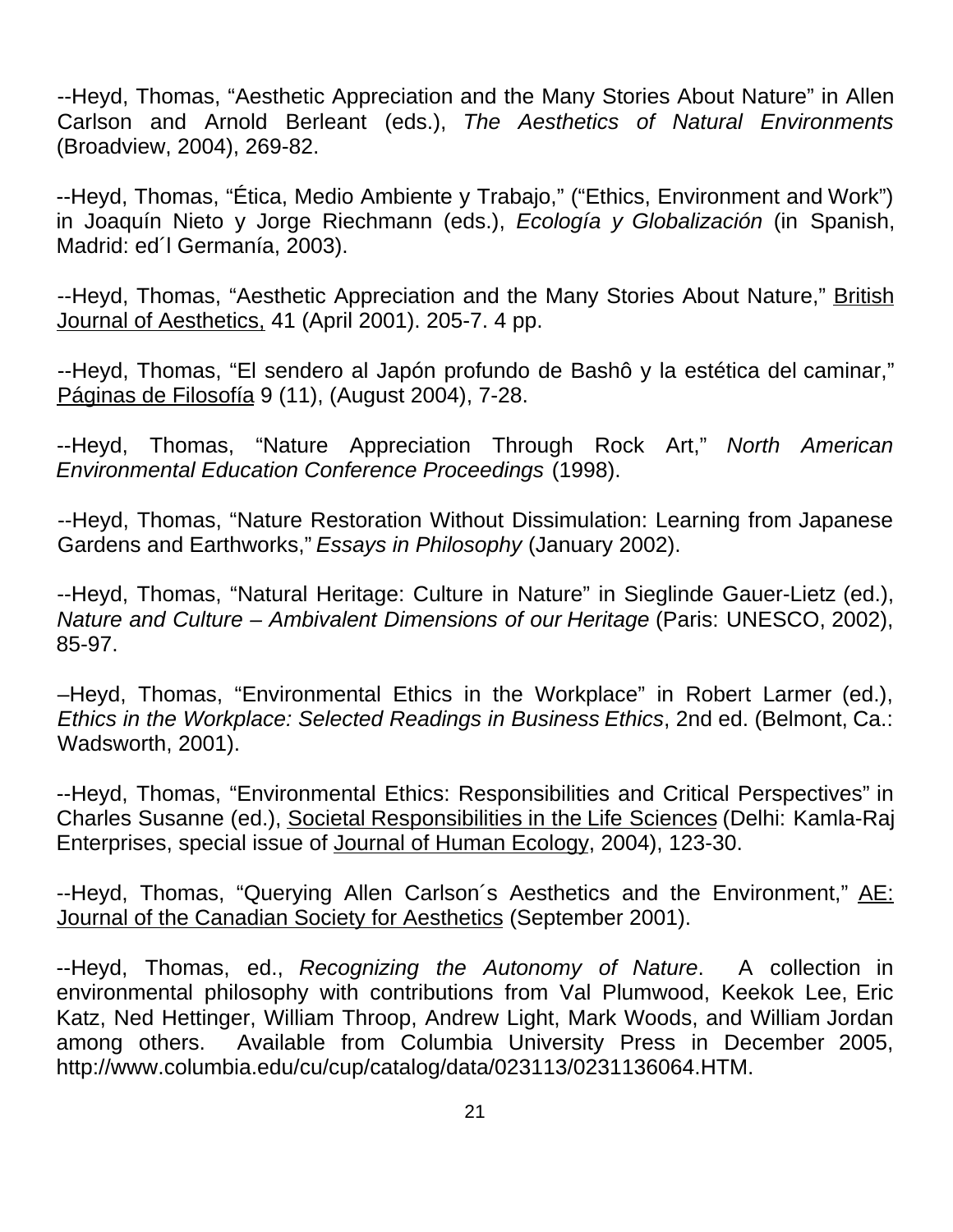--Hlodan, Oksana, "Exploring Issues in Evolutionary Science and Society," BioScience 55(no.3, March 2005):198-200(3).

--Holt, Flora, "The Catch-22 of Conservation: Indigenous Peoples, Biologists, and Cultural Change," Human Ecology 33(no.2, April 2005):199-215(17).

--Howe, Glenn T. et al., "Public Influences on Plantation Forestry," Journal of Forestry 103(no.2, March 2005):90-94(5).

--Ims, Rolf A.; Fuglei, Eva, "Trophic Interaction Cycles in Tundra Ecosystems and the Impact of Climate Change," BioScience 55(no.4, April 2005):311-322(12). While population cycles are geographically widespread, it is on arctic tundra that such cycles appear to be most influential for the functioning of the whole ecosystem. We give an overview of tundra species that exhibit population cycles and describe what are currently believed to be the causal mechanisms. Population cycles most likely originate from trophic interactions within the plant-based tundra food web, where lemmings, either as prey for carnivores or as consumers of plants, play the key role. The predominance of trophic interaction cycles at northern latitudes is ultimately related to climate, and such cycles should therefore be vulnerable to climate change. Recent evidence indicates that changes have already taken place in the dynamics of some key herbivores and their predators, consistent with the expected impacts of climate change. There is a strong need for large-scale integrated monitoring and research efforts to further document such changes and their ecosystem consequences.

--Jelinski, Dennis, "There is No Mother Nature-There is No Balance of Nature: Culture, Ecology and Conservation," Human Ecology 33(no.2, April 2005):271-288(18).

--Jha, Sachida, "Can Natural World Heritage Sites promote development and social harmony?," Biodiversity and Conservation 14(no.4, April 2005):981-991(11).

--John D. Barrow, *The Artful Universe Expanded, Second Edition*. Oxford: Oxford University Press, 2005. The deep links between our aesthetic inclinations our art, our music, our appreciation of form, pattern, and landscape and the mathematical and physical structure of the Universe of which we form a part. Barrow challenges the commonly held view that our sense of beauty is entirely free and unfettered. He argues that as beings that have evolved in this Universe, we are products of its natural laws and its underlying mathematical forms. Our minds show the imprints of this structure, which constrains and moulds our perceptions and our aesthetic preferences. The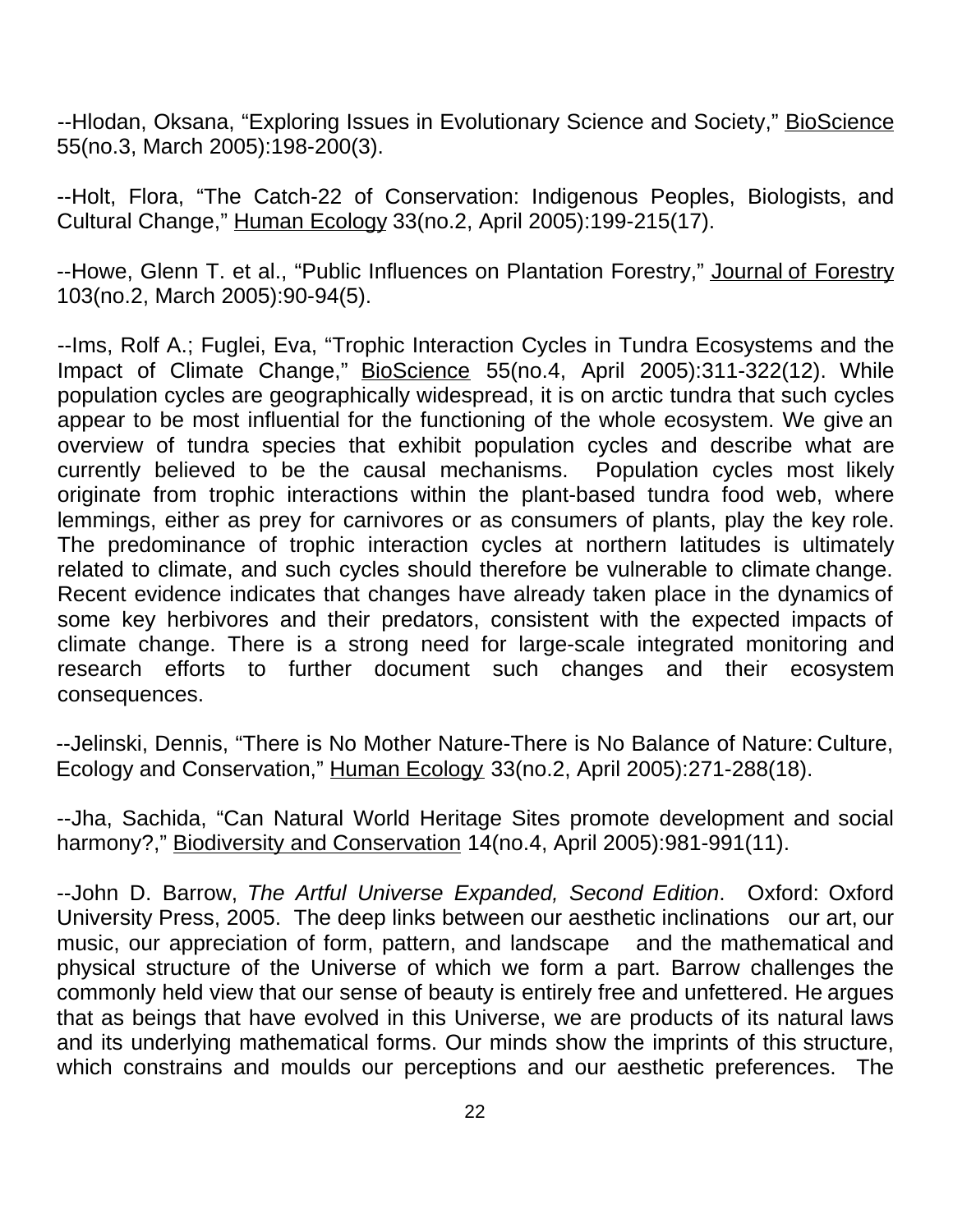evolution of complexity, form in painting, computer art and music, and how landscapes and the wheeling patterns of stars in the night sky have impinged upon the human psyche. Barrow is Professor of Mathematical Science, University of Cambridge.

--Jones, Trevor, et al., "The Highland Mangabey Lophocebus kipunji: A New Species of African Moneky," Science 238(20 May 2005):1161-1164. A new species found independently and virtually simultaneously at two different sites. The monkey is arboreal with a distinctive call. Interestingly, because the monkey is presumed rare, no specimen has been taken and documentation is from photographs. See also Beckman, Mary, "Biologists Find New Species of African Monkey," Science 308(20 May 2005):1103.

--Kingston, Naomi; Waldren, Steve, "A conservation appraisal of the rare and endemic vascular plants of Pitcairn Island," Biodiversity and Conservation 14(no.4, April 2005):781-800(20).

--Krieg, Eric, "Race and Environmental Justice in Buffalo, NY: A ZIP Code and Historical Analysis of Ecological Hazards," Society and Natural Resources 18(no.3, March 2005):199-213(15).

--Kubota, Yasuhiro; Katsuda, Kenji; Kikuzawa, Kihachiro, "Secondary succession and effects of clear-logging on diversity in the subtropical forests on Okinawa Island, southern Japan," Biodiversity and Conservation 14(no.4, April 2005):879-901(23).

--Lachapelle, Paul; McCool, Stephen F., "Exploring the Concept of "Ownership" in Natural Resource Planning," Society and Natural Resources 18(no.3, March 2005):279-285(7).

--Leclerc, Jacques; DesGranges, Jean-Luc, "Exploratory multiscale analysis of the fish assemblages and habitats of the lower St. Lawrence River, Quebec, Canada," Biodiversity and Conservation 14(no.5, May 2005):1153-1174(22).

--Levy, Sharon, "Rekindling Native Fires," BioScience 55(no.4, April 2005):303-308(6).

--Loftis, J. Robert. 2005. "Germ Line Enhancement of Humans and Nonhumans." Kennedy Institute of Ethics Journal 15 (1):57 76. The current difference in attitude toward germ line enhancement in humans and nonhumans is unjustified. Society should be more cautious in modifying the genes of nonhumans and more bold in thinking about modifying our own genome. I identify four classes of arguments pertaining to germ line enhancement: safety arguments, justice arguments, trust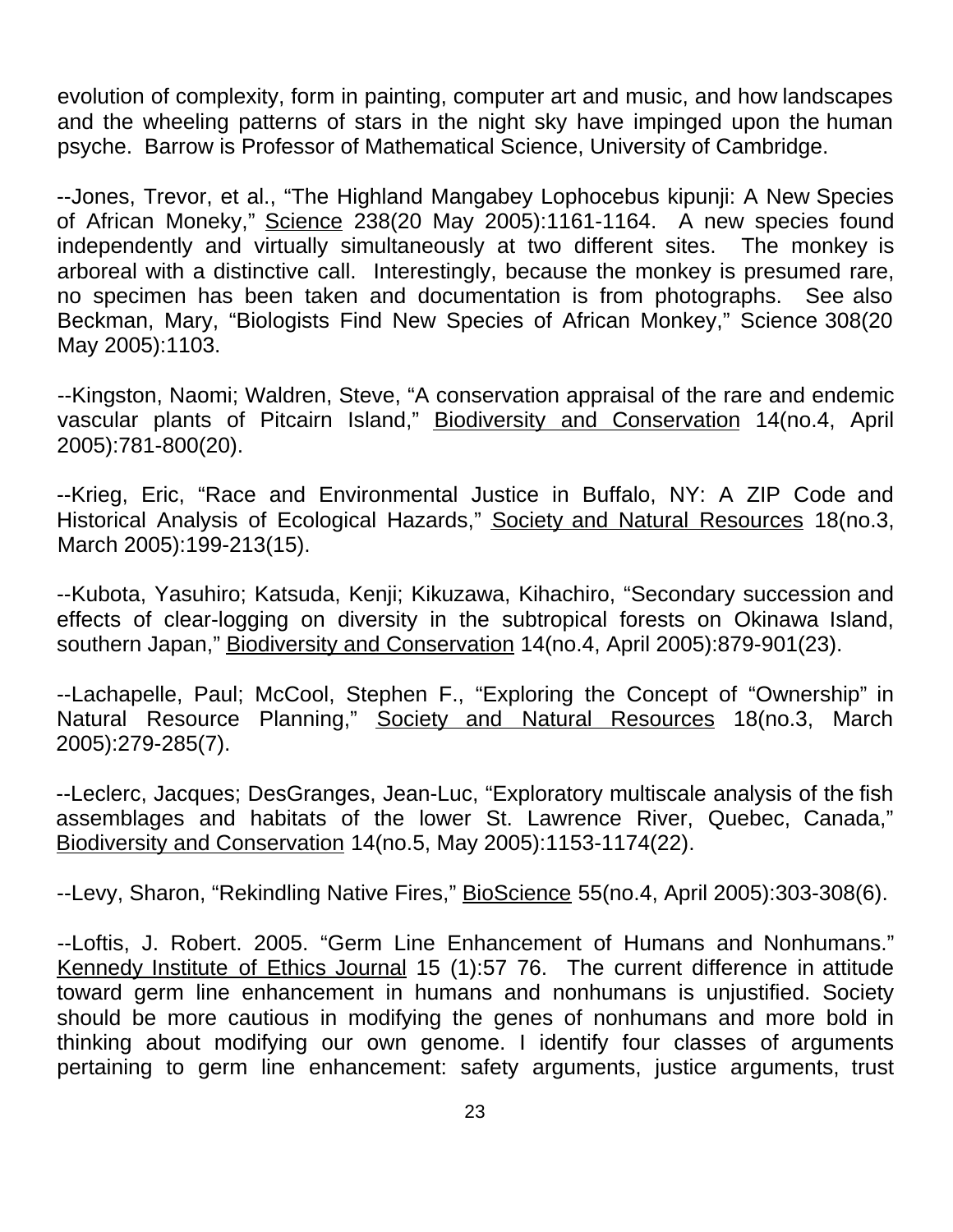arguments, and naturalness arguments. The first three types are compelling, but do not distinguish between human and nonhuman cases. The final class of argument would justify a distinction between human and nonhuman germ line enhancement; however, this type of argument fails and, therefore, the discrepancy in attitude toward human and nonhuman germ line enhancement is unjustified. Loftis is in philosophy, St. Lawrence University.

--Lomolino, Mark V., and Lawrence R. Heaney, eds., *Frontiers of Biogeography: New Directions in the Geography of Nature*. Sunderland, MA: Sinauer Associates, 2005. Lomolino is in environmental and forest biology, SUNY College of Environmental Science and Forestry. Heaney is curator of mammals, Field Museum, Chicago.

--Longley, Paul, "Geographical Information Systems: a renaissance of geodemographics for public service delivery," *Progress in Human Geography* 29(no.1, February 2005):57-63(7).

--Lorimer, Hayden, "Cultural geography: the busyness of being 'more-thanrepresentational'," Progress in Human Geography 29(no.1, February 2005):83-94(12).

--Lyon, Thomas P., and John W. Maxwell, *Corporate Environmentalism and Public Policy*. Cambridge, UK: Cambridge University Press. Corporate environmentalism is the result of firms attempting to anticipate public policy changes and to influence the legislative process in their best interests.

--Maguire, Doug, "Uneven-Aged Management: Panacea, Viable Alternative, or Component of a Grander Strategy?," Journal of Forestry 103(no.2, March 2005):73- 74(2).

--McPeak, John, "Individual and Collective Rationality in Pastoral Production: Evidence From Northern Kenya," Human Ecology 33(no.2, April 2005):171-197(27).

--Monbiot, George, *Manifesto For A New World Order*. New York: The New York Press, 2003. In his review essay, "Which Way Forward?", David Orton calls it "an intelligently written and important book with some new ideas by a progressive journalist of the British Left, although I do not agree with the overall thesis. The thesis urged on us is to take over and democratize globalization. [Monbiot] wants a 'free trade' world." The complete essay: http://home.ca.inter.net/~greenweb/New\_World\_Order.html.

--Moore, Kathleen Dean, "(Over)Stories: Examining the Philosophical Assumptions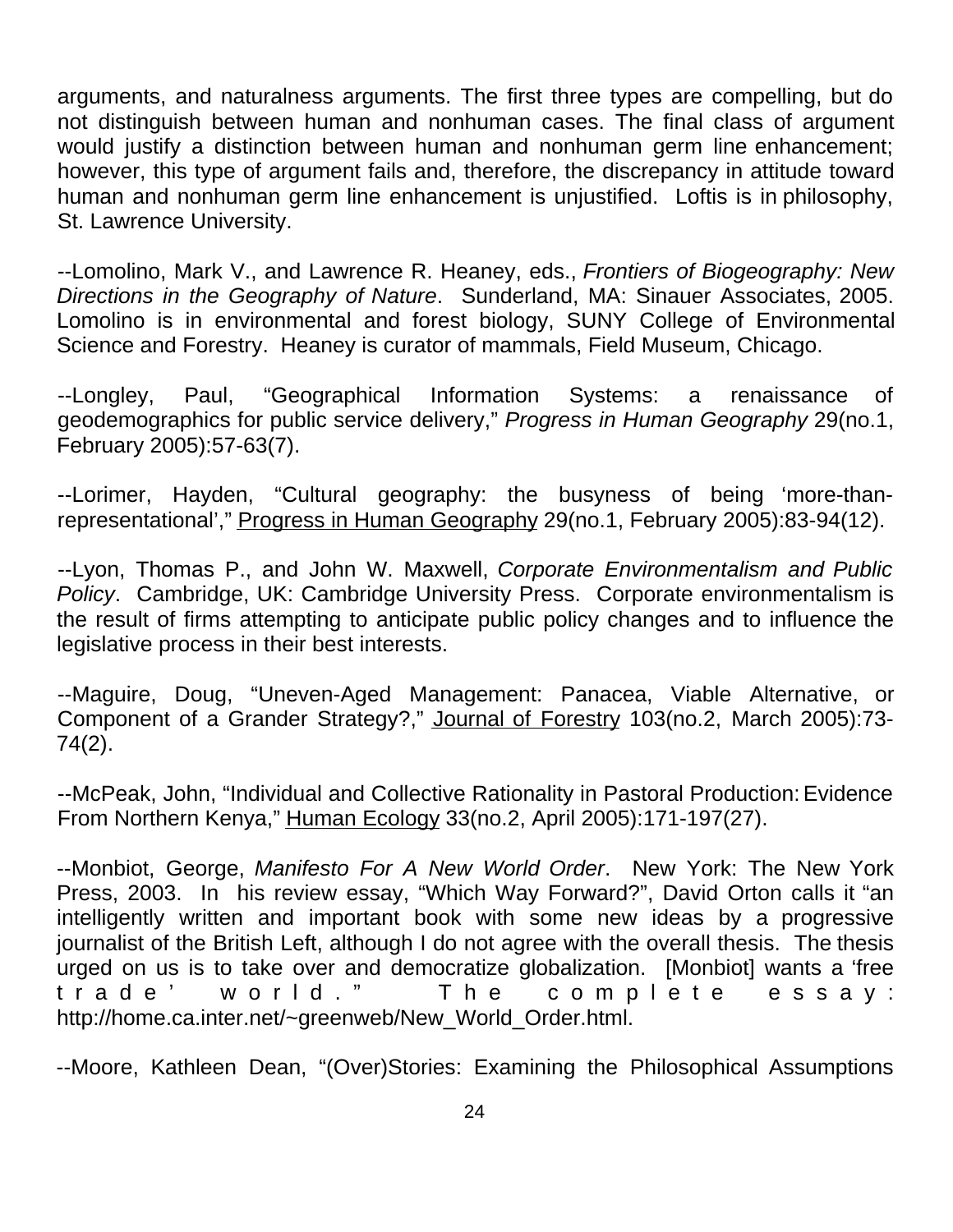Behind Intensively Managed Forest Plantations," Journal of Forestry 103(no.2, March 2005):97-98(2).

--Moreno, Peter, "Ecotourism Along the Meso-American Caribbean Reef: The Impacts of Foreign Investment," Human Ecology 33(no.2, April 2005):217-244(28).

--Murphy, Alexander B., "The role of geography in public debate," Progress in Human Geography 29(no.2, April 2005):165-193(29).

--Murphy, Glen E. et al., "Economics of Intensively Managed Forest Plantations in the Pacific Northwest," Journal of Forestry 103(no.2, March 2005):78-82(5).

--Nicholas, Warwick L.; Trueman, John W.H., "Biodiversity of marine nematodes in Australian sandy beaches from tropical and temperate regions," Biodiversity and Conservation 14(no.4, April 2005):823-839(17).

--O'Neill, Karen M., "Can Watershed Management Unite Town and Country?," Society and Natural Resources 18(no.3, March 2005):241-253(13).

--Perkins, John, *Confessions of an Economic Hit Man*. San Francisco: Berett-Koelher, 2004. The author worked for decades promoting the interests of corporations in developing countries, increasingly to recognize that he was really an "economic hit man," part of an imperialist capitalist corporate machine, ripping off those in the lesser developed countries.

--Peters, Rebecca Todd, *In Search of the Good Life: The Ethics of Globalization*. Continuum, 2005.

--Preston, Christopher J., "The Promise and Threat of Nanotechnology: Can Environmental Ethics Guide Us?, HYLE 11(no. 1. Spring 2005): 19 44. Preston is in philosophy, University of Montana. Jointly published with TECHNE. http://scholar.lib.vt.edu/ejournals/SPT/

--Reed Christopher, "Driving Birds Away," Harvard Magazine 107 (no. 5, May-June, 2005):11-13. Ecologist Richard T. T. Forman has discovered that grassland birds (such as bobolinks and meadowlarks) are quite susceptible to the noise from busy highways. They will tolerate 3,000-8,000 vehicles per day, are affected seriously by two-lane highways with 15,000-30,000 vehicles per day, and will neither breed nor go within three-quarters of a mile of multi-lane highways with over 30,000 vehicles per day. Tree nesting birds are not similarly affected. His theory is that grassland birds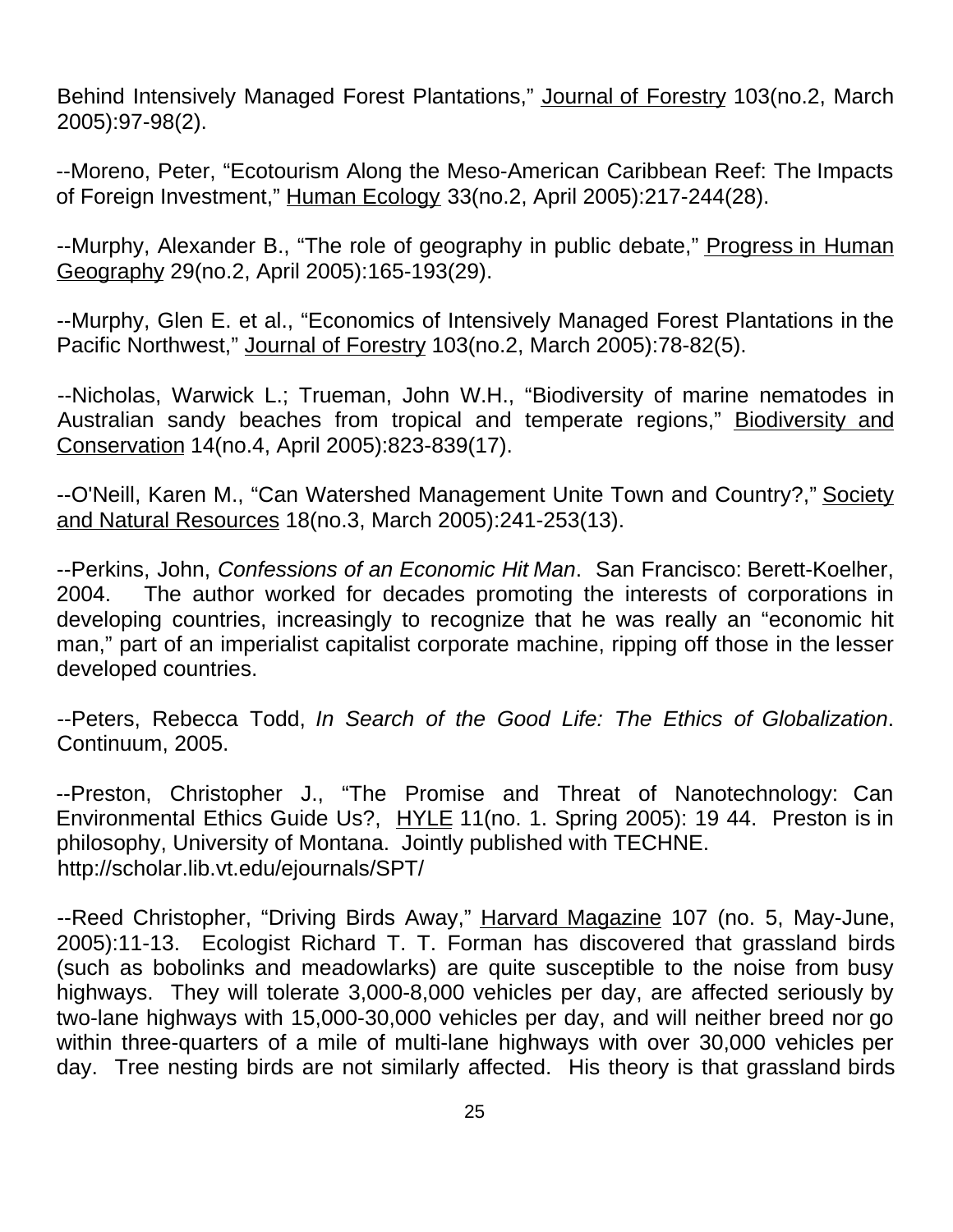depend on warning clicks to their nestlings, hidden in nests in the grass, when predators are nearby. Such clicks cannot be heard by the nestlings because of the traffic noise. In busy New England, this quite adversely affects grassland birds.

--Reppert, Barton, "The Biodefense Buildup: Fallout for Other Research Areas?," BioScience 55(no.4, April 2005):310-310(1).

--Revkin, Andrew W., "Report Tallies Hidden Costs of Human Assault on Nature," New York Times, April 5, 2005, p. D2. The United Nations Millennium Ecosystem Assessment, now released, is a sweeping report that measures damage not so much to nature itself but to the things nature does for people. More than 1,300 ecologists and other researchers from 95 countries participated. The report is generally bleak and alarming, although it recognizes some successes. Sixty percent of ecosystem services to humans have been degraded by human activities, both through direct actions like overfishing and through indirect ones, like the tendency of deforestation to raise the risk of floods.

Many of the regions where such natural assets are being most rapidly degraded are also the world's poorest, compounding the problems to stem poverty, disease, and hunger in developing countries. Wealthy countries are also contributing greatly to some problems, for example in nitrogen runoff that disrupts coastal waters or in global warming. Tropical forests are being degraded, but the report also highlights arid areas, such as sub-Saharan Africa, where drought, combined with ever-growing populations and demands for water, has contributed to recent social upheavals and bloodshed in Sudan. A lead author of the report is Harold A. Mooney, biologist at Stanford University. The report is online at: www.millenniumassessment.org

--Rothenberg, David, *Why Birds Sing: A Journey into the Mystery of Bird Song*. New York: Basic Books, 2005, Penguin UK. An introduction to the world of bird song that combines the insights of science, poetry, and music. We need all three human ways of knowing to find the fullest understanding of these beautiful, natural sounds which resound around us every spring. Rothenberg begins with his own experience playing clarinet along with birds in the National Aviary, and when he finds that the birds seem to respond much more to his music than he expected, he embarks on a journey from ancient writings on to the modern neuroscience, ending deep in the Australian rainforest where he tries to play along with an Albert's lyrebird, using all he has picked up along the way. "This book is exuberant! Exuberantly intellectual, exuberantly alive. And when you are finished with it the world will seem more alive as well, which is an awful lot for one book to accomplish." Bill McKibben Visit www.whybirdssing.com for excerpts, sound clips, pictures, videos, and book tour details. David Rothenberg is professor of philosophy the New Jersey Institute of Technology.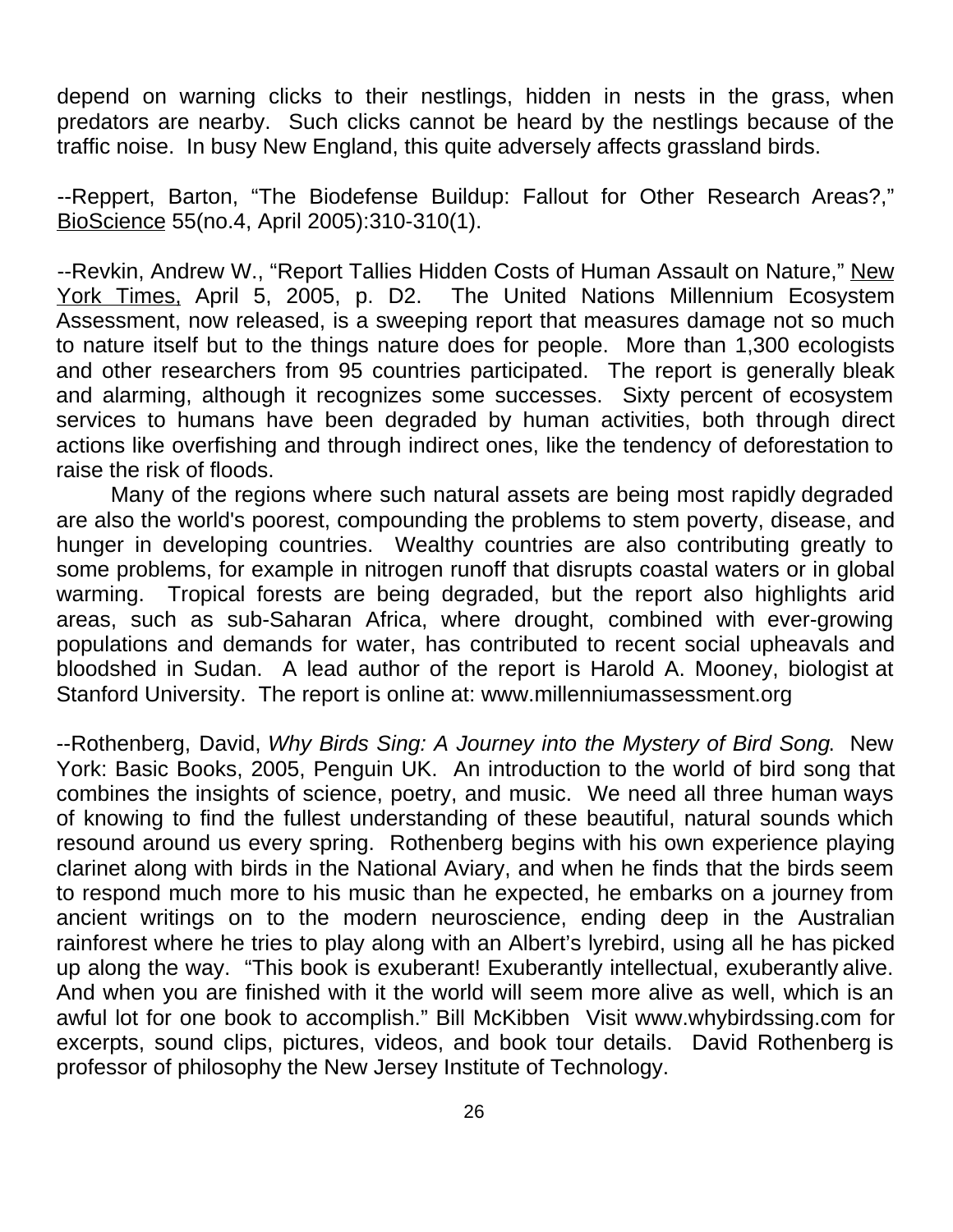--Ruiz, Gregory M. and James Carlton, eds., *Invasive Species: Vectors and Management Strategies.* Washington: Island Press, 2003.

--Sarkar, Sahotra, *Biodiversity and Environmental Philosophy*. Cambridge: Cambridge University Press, 2005. Sarkar criticizes attempts to attribute intrinsic value to nature and defends an anthropocentric position on biodiversity conservation based on untraditional concepts of transformative value. As much concerned with epistemological issues as with environmental ethics. Sarkar is at the University of Texas, Austin.

--Sax, Dov F., John J. Stachowicz, and Steven D. Gaines, eds., *Species Invasions: Insights into Ecology, Evolution, and Biogeography.* Sunderland, MA: Sinauer Associates, 2005. Sax and Gaines are in biology and ecology, University of California, Santa Barbara. Stachowicz is in ecology, University of California, Davis.

--Shellenberger, Michael and Ted Nordhaus, "The Death of Environmentalism: Global Warming Politics in a Post-Environmental World." Breakthrough Institute, 2005. Online: http://thebreakthrough.org/images/Death%5Fof%5FEnvironmentalism.pdf. Claims vociferously that old-time environmentalism--a la Sierra Club, Wilderness Society, Audubon Society--is dead, because it became a special interest group, with narrow focus. Meanwhile issues have become global, comprehensive, with activities in government, society, commerce thoroughly merged with concerns about nature, best illustrated in global warming. Much of the booklet is based on interviews with 25 of the environmental communities' top leaders. "Modern environmentalism is no longer capable of dealing with the world's most serious ecological crisis." "Not one of America's environmental leaders is articulating a vision of the future commensurate with the magnitude of the crisis." (from the Introduction). Shellenberger is with the Breakthrough Institute. Nordhaus is with Evans McDonough Company.

--Simberloff, Daniel and Betsy Von Holle, "Positive Interactions of Nonindigenous Species: Invasional Meltdown?," Biological Invasions 1(1999):21-32. There are many studies of interactions between invasive species and indigenous species, but few studies of interactions between invasive species themselves. In this study, invasive species are found seldom to compete with each other detrimentally and frequently to facilitate each other. "There is little evidence that interference among introduced species at levels currently observed significantly impedes further invasions, and synergistic interactions among invaders may well lead to accelerated impacts on native ecosystems - an invasional 'meltdown' process." The authors are in ecology, University of Tennessee, Knoxville.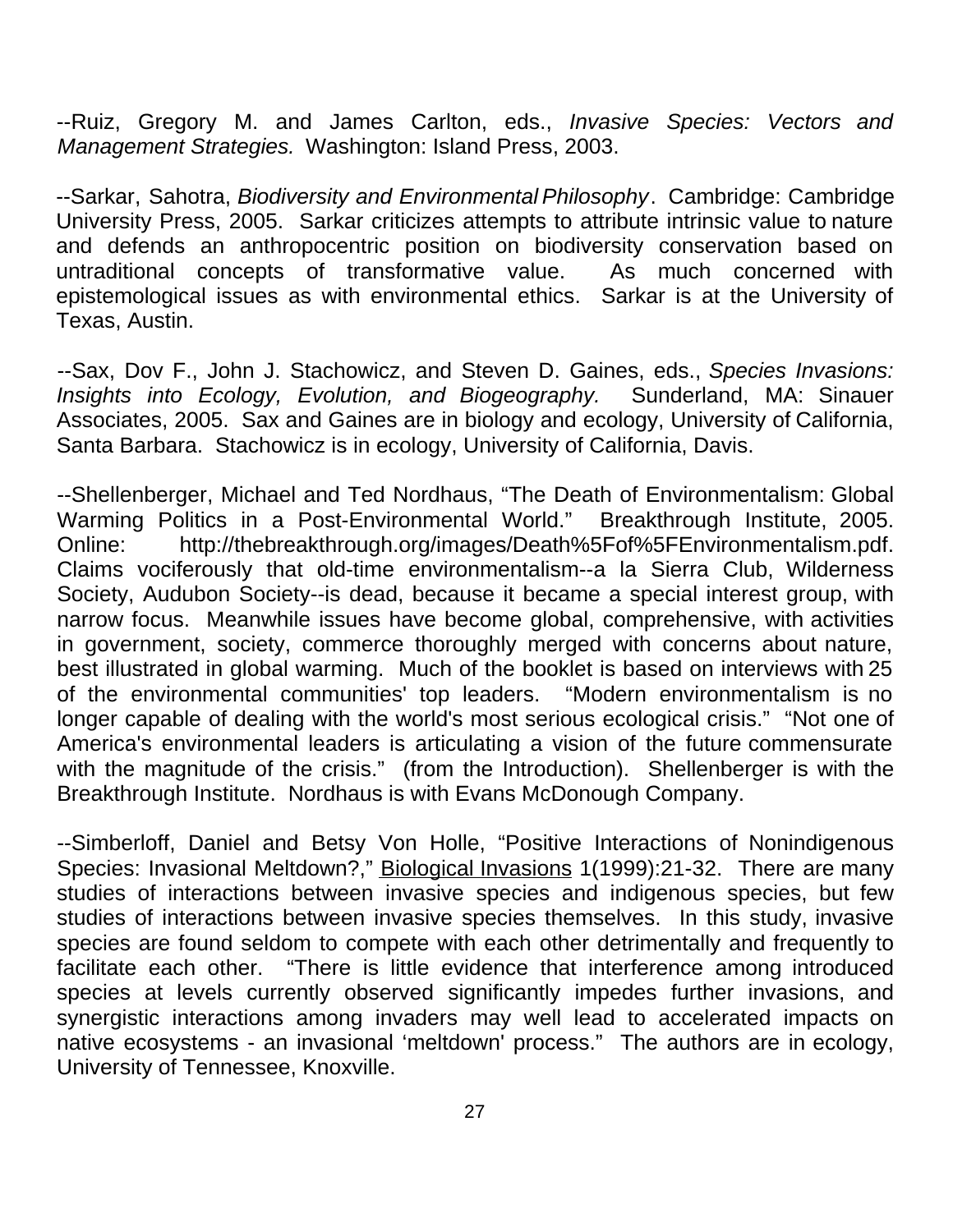--Talbert, Cheryl; Marshall, David, "Plantation Productivity in the Douglas-Fir Region Under Intensive Silvicultural Practices: Results from Research and Operations," Journal of Forestry 103(no.2, March 2005):65-70(6).

--Talhouk, S. et al., "Patterns of floristic diversity in semi-natural coastal vegetation of Lebanon and implications for conservation," Biodiversity and Conservation 14(no.4, April 2005):903-915(13).

--Taylor, Brad W., and Rebecca E. Irwin, "Linking Economic Activities to the Distribution of Exotic Plants," Proceedings of the National Academy of Sciences of the United States of America (PNAS) 101(no. 51, December 21, 2004):17725-17730. In a study of several hundred exotic plants to try to establish a pattern of their establishment, the strongest predictor for why aliens are where they are is real estate activity. Taylor is in zoology, University of Wyoming, Laramie; Irwin is in ecology, University of Georgia, Athens.

--Taylor, Martin F.J.; Suckling, Kieran F.; Rachlinski, Jeffrey J., "The Effectiveness of the Endangered Species Act: A Quantitative Analysis," BioScience 55(no.4, April 2005):360-368(9). Population trends for 1095 species listed as threatened and endangered under the Endangered Species Act were correlated with the length of time the species were listed and the presence or absence of critical habitat and recovery plans. Species with critical habitat for two or more years were more than twice as likely to have an improving population trend in the late 19= 90s, and less than half as likely to be declining in the early 1990s, as species without. Species with dedicated recovery plans for two or more years were significantly more likely to be improving and less likely to be declining than species without. The proportion of species improving increased, and the proportion declining decreased, with increasing time listed throughou= t the 1990s, irrespective of critical habitat and recovery plans. On the basis of these results, we recommend increased funding for earlier listing of imperiled species and prompt provision of critical habitat and recovery plans.

--Taylor, Bron, ed., *Encyclopedia of Religion and Nature*, 2 vols. Continuum, 2005. The introduction, early reviews, sample entries (including a religion focused "Environmental Ethics" entry by the volume's editor) and other information, are available online. This work is chronologically, geographically, and theoretically comprehensive, with 1000 entries from 520 contributors, including many ISEE members. Extensive information about this and related volumes is available at: http://www.religionandnature.com. Taylor is in the Graduate Program in Religion and Nature, Department of Religion, University of Florida.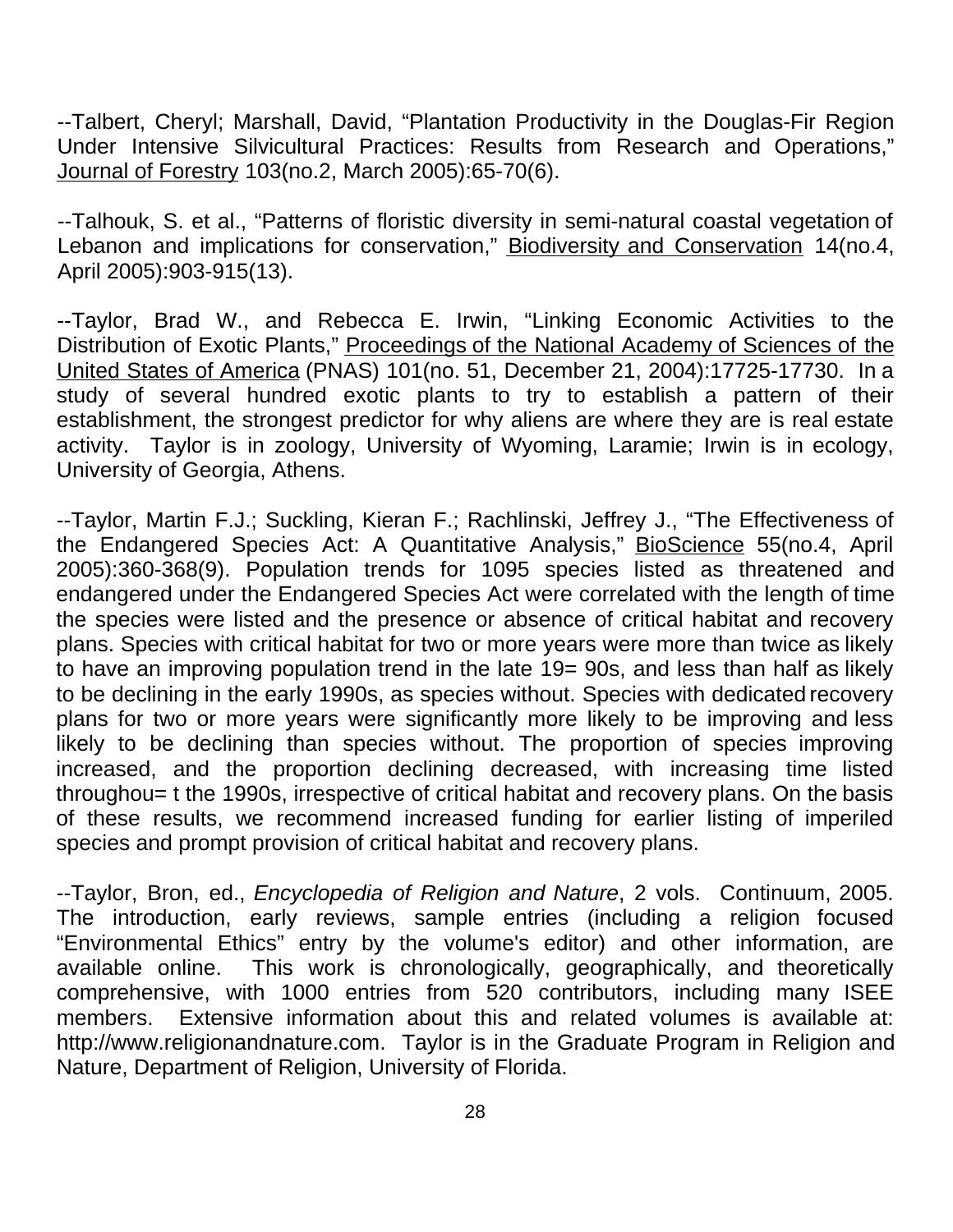--Thiollay, Jean-Marc, "Effects of hunting on guianan forest game birds," Biodiversity and Conservation 14(no.5, May 2005):1121-1135(15).

--Thomas, Christopher Jon, A Philosophical Justification for the Legal Rights of Animals, M.A. thesis, Colorado State University, 2005. Previous attitudes and reasoning about human duties to domestic animals, which are largely based on duties to owners of the animals, are inadequate. This is partly because of our increased capacities to exploit animals and partly because of increasing ethical sensitivities. Domestic animals need now to be given rights, and such rights ought to be increasingly adopted into law. An examination of theory and practice in law and its application to extending legal rights to animals.

--Tiegs, Scott; O'leary, John; Pohl, Molly; Munill, Carrie, "Flood disturbance and riparian species diversity on the Colorado River Delta," Biodiversity and Conservation 14(no.5, May 2005):1175-1194(20).

--Urban, Michael, "Values and Ethical Beliefs Regarding Agricultural Drainage in Central Illinois, USA," Society and Natural Resources 18(no. 2, February): 173-189(17).

--Volpe, John P., "Dollars without Sense: The Bait for Big-Money Tuna Ranching around the World," BioScience 55(no.4, April 2005):301-302(2).

--Walker, Peter A., "Political ecology: where is the ecology?," Progress in Human Geography 29(no.1, February 2005):73-82(10).

--Walton, Bryan; Bailey, Conner, "Framing Wilderness: Populism and Cultural Heritage as Organizing Principles," Society and Natural Resources 18(no.2, February):119- 134(16).

--Watts, D.C.H.; Ilbery, B.; Maye, D., "Making reconnections in agro-food geography: alternative systems of food provision," Progress in Human Geography 29(no.1, February 2005):22-40(19).

--Webster, Henry H., "Societal Irrationality," Journal of Forestry 103(no.1, January/February 2005):3-3(1).

--Weible, Chris; Sabatier, Paul; Nechodom, Mark, "No Sparks Fly: Policy Participants Agree on Thinning Trees in the Lake Tahoe Basin," Journal of Forestry 103(no.1, January/February 2005):5-9(5).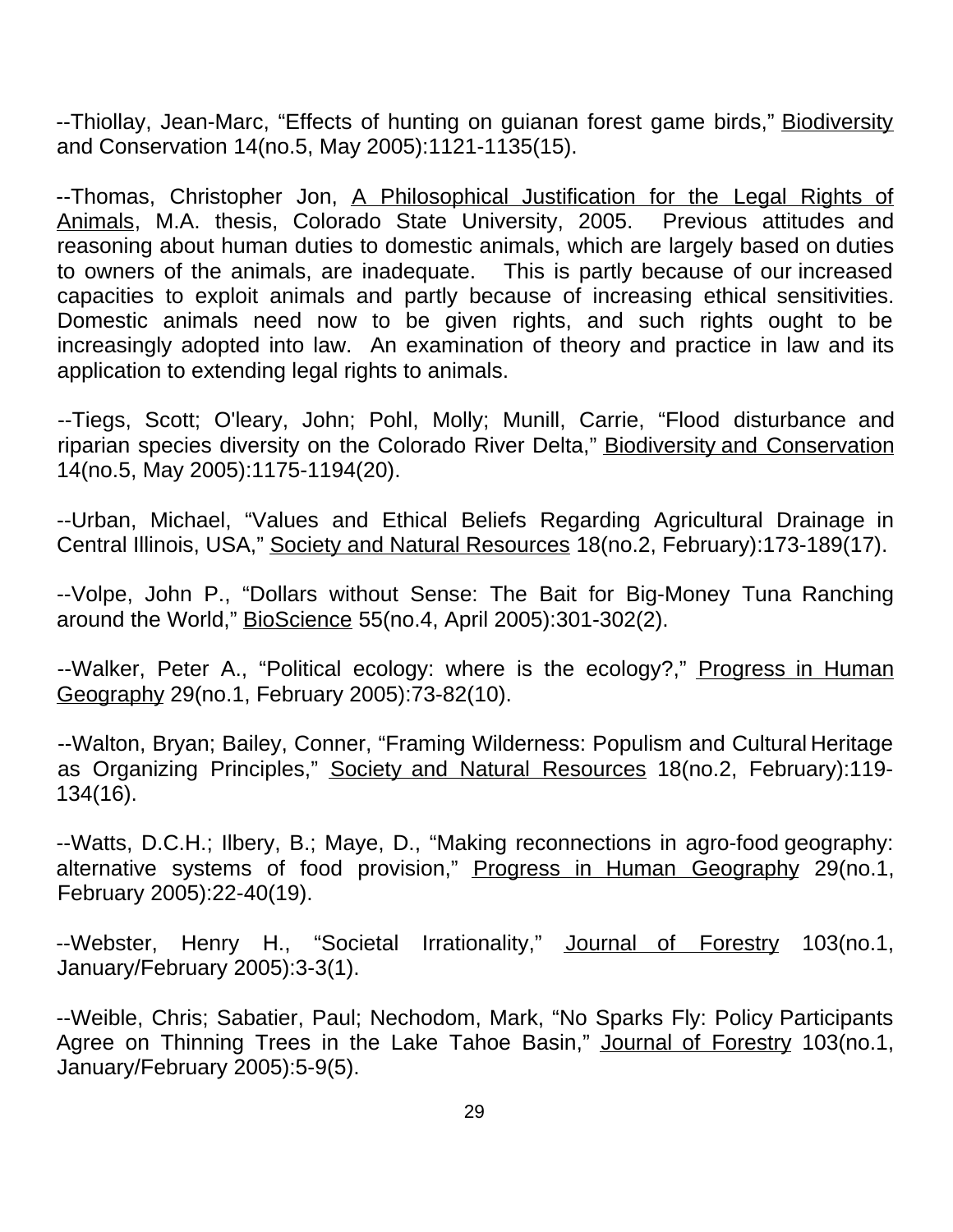--Weidensaul, Scott, photographs by Mark Godfrey, "The Ivory-bill and its Forest Breathe New Life," Audubon 55(no. 2, 2005):20-31. The ivory-bill woodpecker, not seen (reliably) for over sixty years, has again been found in the Arkansas Mississippi delta (area of Cache River National Wildlife Refuge), in a location not precisely revealed to protect the bird.

--Willer, Chuck, "A Conservation Advocate's Perspective on Intensively Managed Forest Plantations," Journal of Forestry 103(no.2, March 2005):95-96(2).

--Wilson, Michael, *Microbial Inhabitants of Humans: Their Ecology and Role in Health and Disease*. Cambridge: Cambridge University Press, 2005. You are a community, an ecosystem from the skin in!! More bacteria inhabit your body than you have cells in your body (1014 versus 1013 respectively), far more than there are people on Earth. And you can't live without them; their symbioses are vital to your health (and your health to theirs). Despite occasional pathogens, the process is most often peaceful and mutually beneficial. Wilson is a microbiologist at the Eastman Dental Institute, University College London. Reviewed by Elaine Tuomanen, "Appreciating Our Unusual Guests," Science 308(29 April 2005):635.

--Withers, Charles, W.J., "History and philosophy of geography, 2002-2003: geography in its place," Progress in Human Geography 29(no.1, February 2005):64-72(9).

--Wohl, Ellen, *Disconnected Rivers: Linking Rivers to Landscapes.* New Haven, CT: Yale University Pres, 2005. The rivers of the United States as they were and as they have become.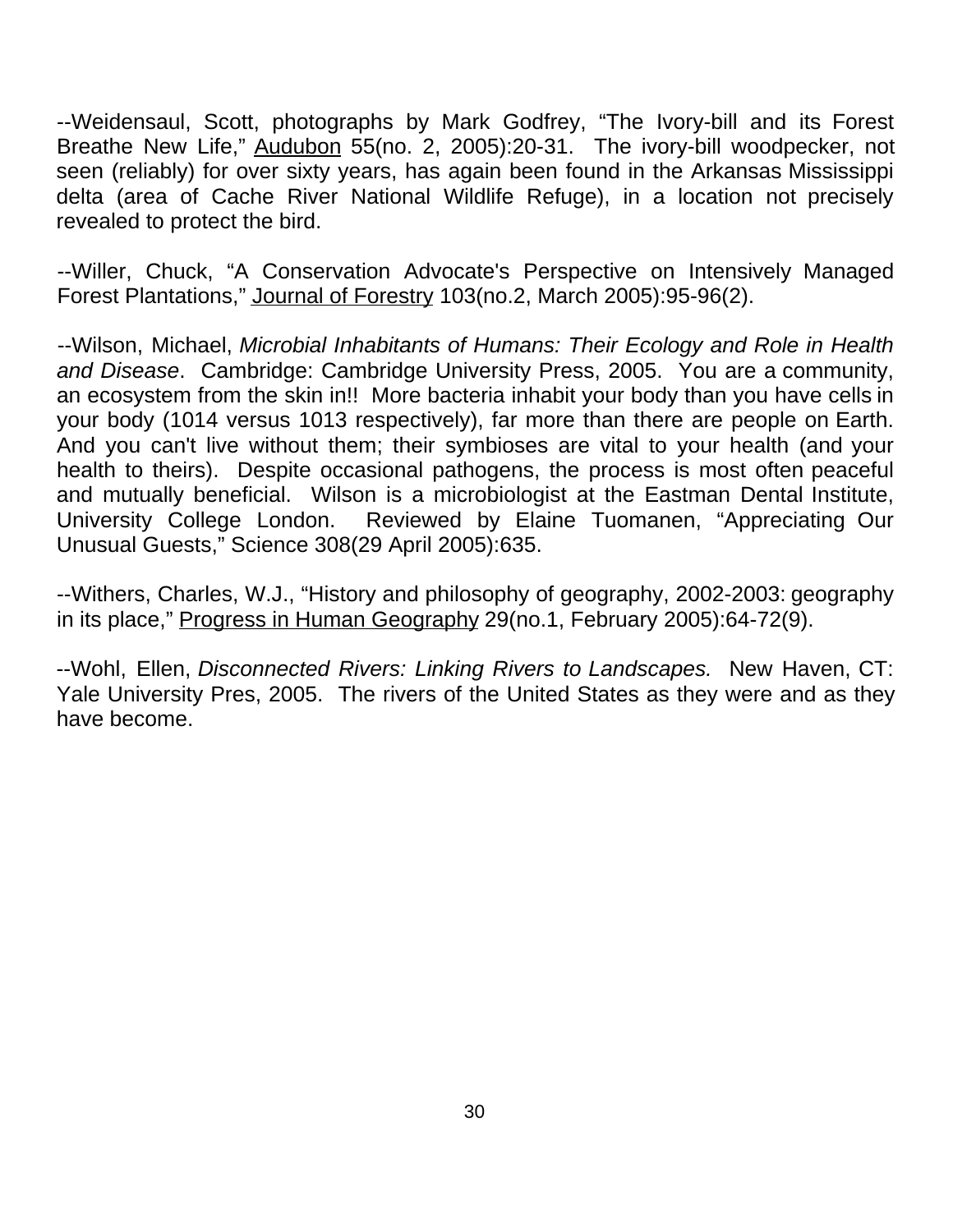# **ISSUES**

**Western Govs Question Roadless Rule's Petition Process.** June 15, 2005. "A month after the Bush administration granted them the right to weigh in on the management of roadless areas in national forests, some Western governors are unhappy with a complicated petition process in which federal agencies get the final word. ... Forest Service spokeswoman Heidi Valetkevitch said the agency plans to work with states but has not determined the level of involvement. "We always expected we would be a great resource and a partner with the state," Valetkevitch said. "It's a partnership approach." ... At its [recent] annual meeting in Colorado..., the Western Governors Association approved a policy statement endorsing the creation of a statelevel clearinghouse for roadless information in order to facilitate the petition process. Energy and Environment Daily http://www.eenews.net/Landletter.php.

**Industry Watches As Iran Holds Presidential Election.** June 17, 2005. "Voting ended today in the Iranian presidential election to replace outgoing President Mohammed Khatami. Results are not expected until tomorrow, and a runoff election is likely.... Energy analysts have been watching this election, since a reformist regime is likely to open the door to increased foreign investments in the nation's energy industry. Iran has the world's second-largest oil and gas reserves. ... Iran's constitution, written after the 1979 Islamic revolution, calls for "prevention of foreign economic domination over the country's economy." Iran uses a buy-back formula that compensates foreign firms for development costs and sets a rate of return for initial oil and gas production. Many foreign companies are put off by the setup...." http://www.eenews.net/EENewspm.php

**Global Warming Amendments Showdown.** June 20, 2005. "The Senate is on the verge this week of its first global warming floor debate since the fall of 2003, and supporters of two major proposals are vying for votes in anticipation of at least one amendment gaining approval. Sens. John McCain (R-Ariz.) and Joe Lieberman (D-Conn.) will be up first with a plan that would establish first-ever greenhouse gas caps on major industries with the aim of lowering U.S. emissions to 2000 levels by 2010...." http://www.eenews.net/EEDaily.php.

**Major Floor Fights Ahead For Senate Energy Bill.** June 20, 2005. "The Senate enters week two of the energy bill debate as early as this afternoon, but it remains unclear whether lawmakers will complete anticipated fights over climate change, offshore drilling and the sport-utility vehicle fuel economy loophole in time for a final energy bill vote by the end of the week. ... The Senate last week dispatched with the ethanol, fuel savings and renewable portfolio standards issues, approving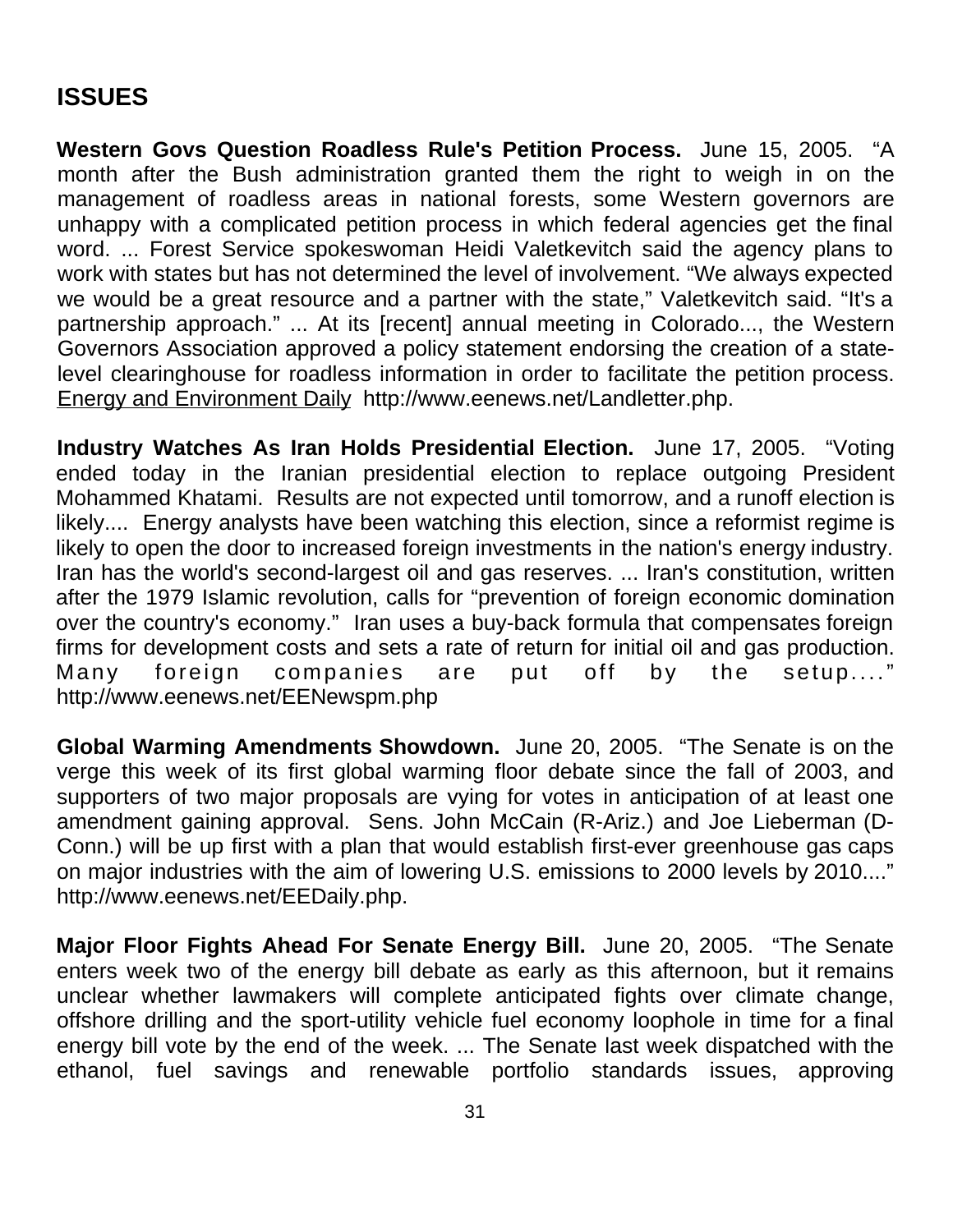requirements for an 8 billion gallon ethanol market by 2012 and requiring all electric companies to get 10 percent of their power from renewable energy sources by 2020. [An] oil savings amendment, offered by Sen. Maria Cantwell (D-Wash.), [which] would have required the president to reduce oil demand by 40 percent by 2025, was defeated." http://www.eenews.net/EEDaily.php.

#### **ISEE OFFICERS**

President: Dale Jamieson. Professor of Environmental Studies and Philosophy, New York University, 246 Greene Street, Suite 300, New York NY 10003-6677. Phone: 212-998-5429. Fax: 212-995-4832. Website: http://www.esig.ucar.edu/ HP\_dale.html. Email: dwj3@nyu.edu.

Vice-President: Clare Palmer. Department of Philosophy, Washington University, One Brookings Drive, Campus Box 1073, St Louis, MO 63130. Phone: 314 935 7148. Fax: 314 935 7349. E-mail cpalmer@artsci.wustl.edu.

Secretary: Paul Thompson. Department of Philosophy, 503 South Kedzie Hall, Michigan State University, East Lansing, MI 48824-1022. Email: thomp649 @pilot.msu.edu.

Treasurer: Lisa Newton. Director, Program in Environmental Studies, Fairfield University, Fairfield, Connecticut 06824. Phone: 1-203-254-4128. E-mail: lhnewton@mail.fairfield.edu.

#### **ISEE REGIONAL REPRESENTATIVES**

Africa: Johan P. Hattingh, Department of Philosophy, University of Stellenbosch, 7600 Stellenbosch, South Africa. Hattingh heads the Unit for Environmental Ethics at Stellenbosch. Phone: 27 (country code) 21 (city code) 808-2058 (office), 808-2418 (secretary); 887-9025 (home); Fax: 886-4343. Email: jph2@akad.sun.ac.za.

Australia and New Zealand: William Grey, Room E338, Department of Philosophy, University of Queensland, 4067, Queensland 4072 AUSTRALIA. Email: wgrey@mailbox.uq.edu.au.

China: Yu Mouchang, Institute of Philosophy, Chinese Academy of Social Sciences, Beijing, 100732, China. Yang Tongjin, Institute of Philosophy, Chinese Academy of Social Sciences, Beijin,100732, China. E-mail: yangtong12@sina.com.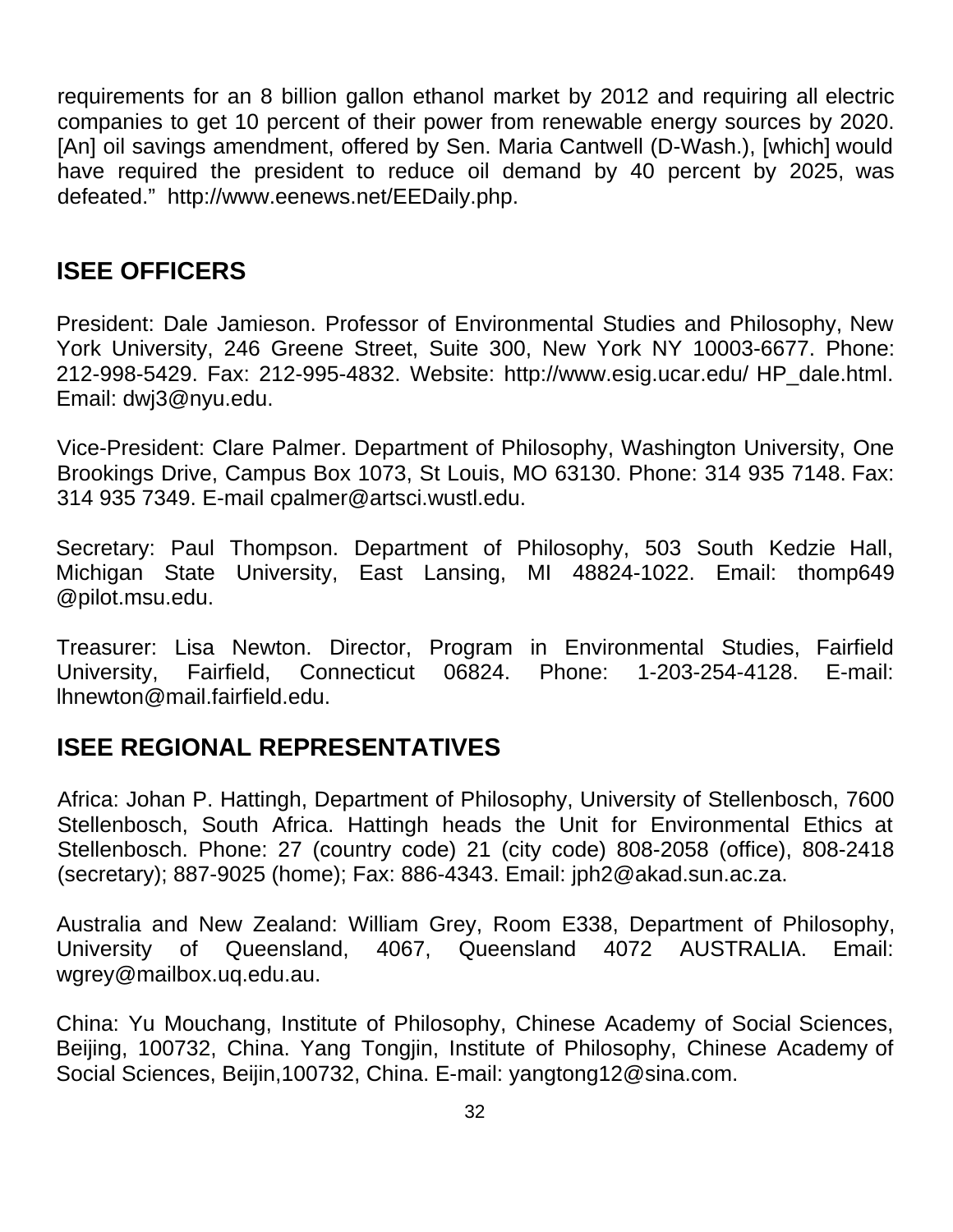Taiwan: Edgar Lin, Biology Department, Tunghai University, Taichung, Taiwan 40704. Email: edgarlin@ms5.hinet.net. Phones: 886-4-3595622 office; 886-4-3590991 home. Fax: 886-4-3595953.

Eastern Europe: Jan Wawrzyniak. Department of Philosophy, Adam Mickiewicz University of Poznan, Poland. University address: Prof. Jan Wawrzyniak, Institut Filozofii, Adam Mickiewicz University, 60-569 Poznan, Szamarzewskiego 91c POLAND. Phone: +48 / 61 / 841-72-75; Fax: +48 / 61 / 8430309. Home address: 60- 592 Poznan, Szafirowa 7, POLAND. Email: jawa@main.amu.edu.pl. Website: http://appliedphilosophy.mtsu.edu/ISEE/JanWaw/index.html.

Western Europe and the Mediterranean: Martin Drenthen, Center for Ethics University of Nijmegen (CEKUN), Postbox 9103, 6500 HD Nijmegen, THE NETHERLANDS. Office phone: 31 (country code) 24 (city code) 3612751. Fax: 31-24-3615564. Email:mdrenthen@hetnet.nl. Home: Van't Santstraat 122, 6523 BJ Nijmegen. Home Phone: (31) - (24) - 3238397.

Mexico and Central America: Teresa Kwiatkowska, Universidad Autonoma Metropolitana-Iztapalapa, Departamento de Filosofia, Av. Michoacan y Purissima s/n, 09340 Mexico D.F., MEXICO. Phones: +52 55 5637 14 24 (home), +52 55 5 804 47 77 (office). Fax: +52 55 5804 47 48 Email: tkwiatkowska@yahoo.com.

Canada: Laura Westra. Osgoode Hall Law School, York University, 4700 Keele Street, Toronto, Ontario M3J 1P3. Phone: 905-303-8181. Fax: 905-303-8211 E-mail: lwestra@interlog.com.

Pakistan and South Asia: Nasir Azam Sahibzada, Education Manager, WWF-- Pakistan, T-28 Sahibzada House, Zeryab Colony, Peshawar City (NWFP), PAKISTAN. Phone: (92) (91) (841593). Fax: (92) (91) (841594). Email: lapis@brain.net.pk or naasir1@email.com.

South America: Ricardo Rozzi, Department of Philosophy and Religion Studies, P.O. Box 310920, University of North Texas, Denton, TX 76203-0920. Phone: 940-565- 2266. Fax: 940-565-4448. Email: rozzi@unt.edu.

United Kingdom: KeeKok Lee, Institute for Environment, Philosophy & Policy, Furness College, University of Lancaster, Lancaster LA1 4YG, UK. E-mail: keekok.lee@lancaster.ac.uk.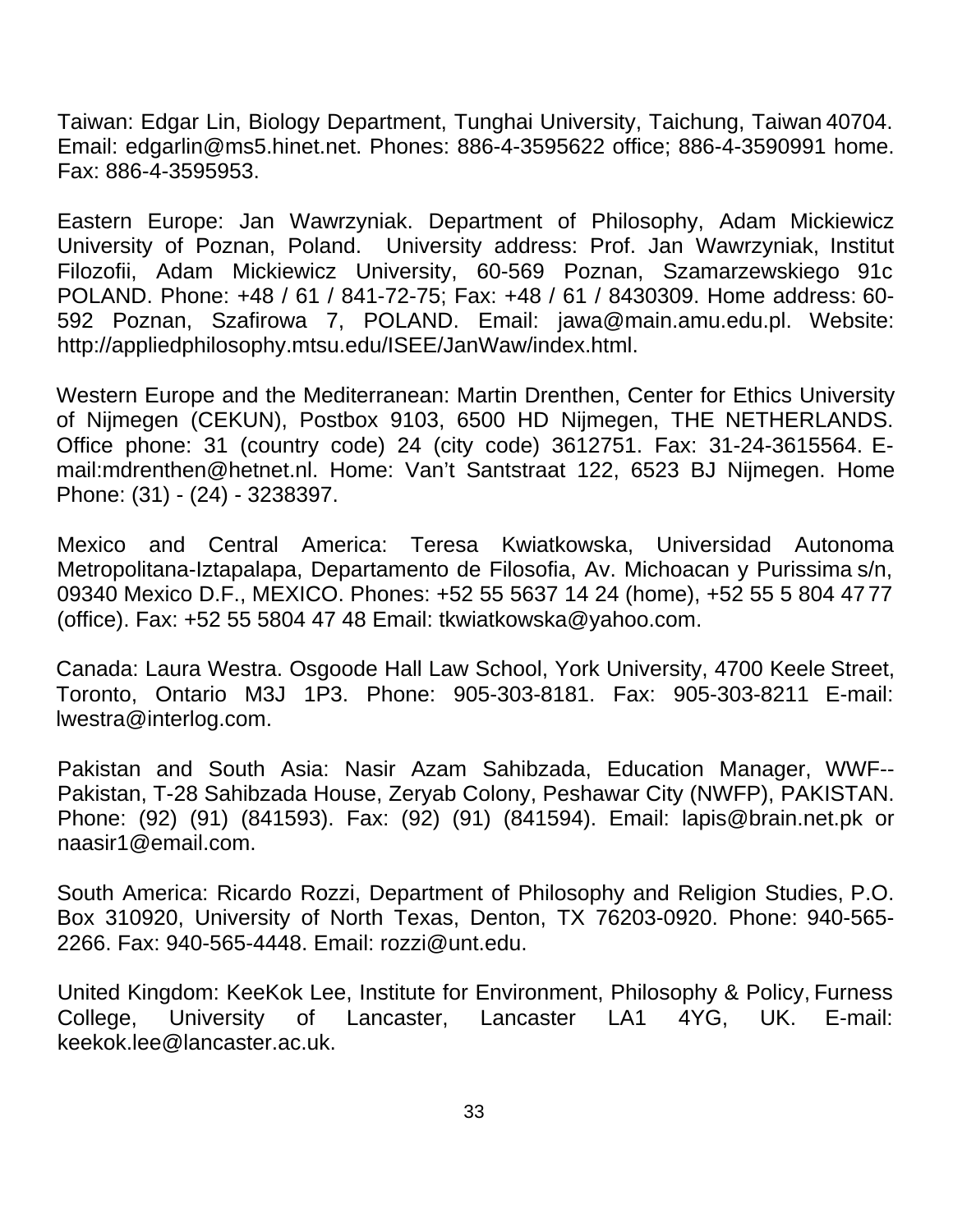United States: Ned Hettinger, Philosophy Dept, College of Charleston, Charleston, South Carolina 29424 USA. Phone: 843-953-5786; 843-883-9201 (home). Fax: 843- 953-6388. E-mail: HettingerN@CofC.edu). Address July 1999 to August 2000: 416 W. College, Bozeman, MT 59715. Phone: 406-522-9676.

Holmes Rolston, III, Dept. of Philosophy, Colorado State University, Fort Collins, Colorado 80523 USA. Phone: 970-491-6315 (Office). Fax: 970-491-4900. Email: rolston@lamar.colostate.edu.

Jack Weir, Department of Philosophy, Morehead State University,UPO 662, Morehead, Kentucky 40351-1689 USA. Phone: 606-784-0046 (Home Office), 606-783- 2785 (Campus Office). Fax: 606-783-5346 (include Weir's name on Fax). Email: j.weir@morehead-st.edu.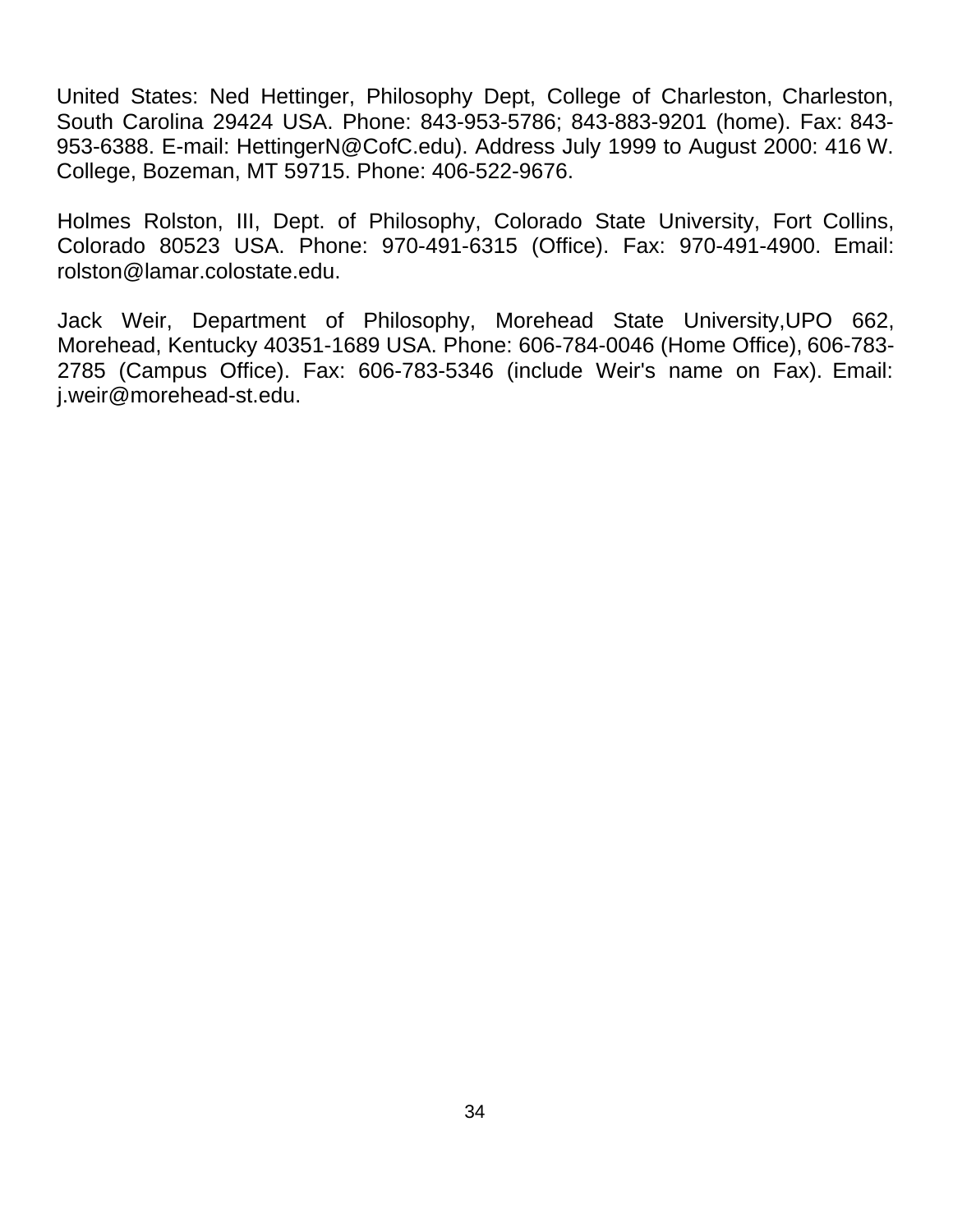# **ISEE NEWSLETTER SUBMISSIONS**

Please send any announcements, calls for papers or news items via e-mail (preferred), snail mail or fax to newsletter editor Amy Knisley. Address: Department of Humanities, Colby-Sawyer College, 541 Main Street, New London, NH 03257. E-mail: aknisley@colby-sawyer.edu. Phone: 603-526-3422. Fax: 603-526-3452. Please continue to send bibliographic items to Holmes Rolston III, at the address above. The next deadline for submissions is September 7.

### **ISEE MEMBERSHIP / RENEWAL FORM**

Please enroll me as a member of the International Society for Environmental Ethics. Enclosed are dues: \_\_\_\_\_. Annual regular dues are: Inside U.S., \$15 Regular, \$10 Students; Outside U.S., \$20 Regular, \$15 Students. Members outside the U.S. should send the equivalent of U.S. dollars, based on current exchange rates.

Name and Affiliation: Address (Include Postal Code): example and the set of the set of the set of the set of the set of the set of the set of the set of the set of the set of the set of the set of the set of the set of the set of the set of the  $\_$  , and the set of the set of the set of the set of the set of the set of the set of the set of the set of the set of the set of the set of the set of the set of the set of the set of the set of the set of the set of th Phone: (\_\_\_\_\_\_) \_\_\_\_\_\_\_\_\_\_\_\_\_\_\_\_ Fax: (\_\_\_\_\_\_\_)\_\_\_\_\_\_\_\_\_\_\_\_\_\_\_\_\_\_\_\_\_\_ E-mail: \_\_\_\_\_\_\_\_\_\_\_\_\_\_\_\_\_\_\_\_\_\_\_\_\_\_\_\_\_\_\_\_\_\_\_\_\_\_\_\_\_\_\_\_\_\_\_\_\_\_\_\_\_\_\_\_\_\_\_\_\_

I wish to receive the newsletter: electronically (preferred) \_\_\_\_\_ via snail mail

Send with payment to Dr. Lisa Newton, ISEE Treasurer, Program in Environmental Studies, Fairfield University, Fairfield, Connecticut 06824. Or become a member or renew memberships from the membership page of the ISEE website at http://www.cep.unt.edu/ISEE.html using a credit card.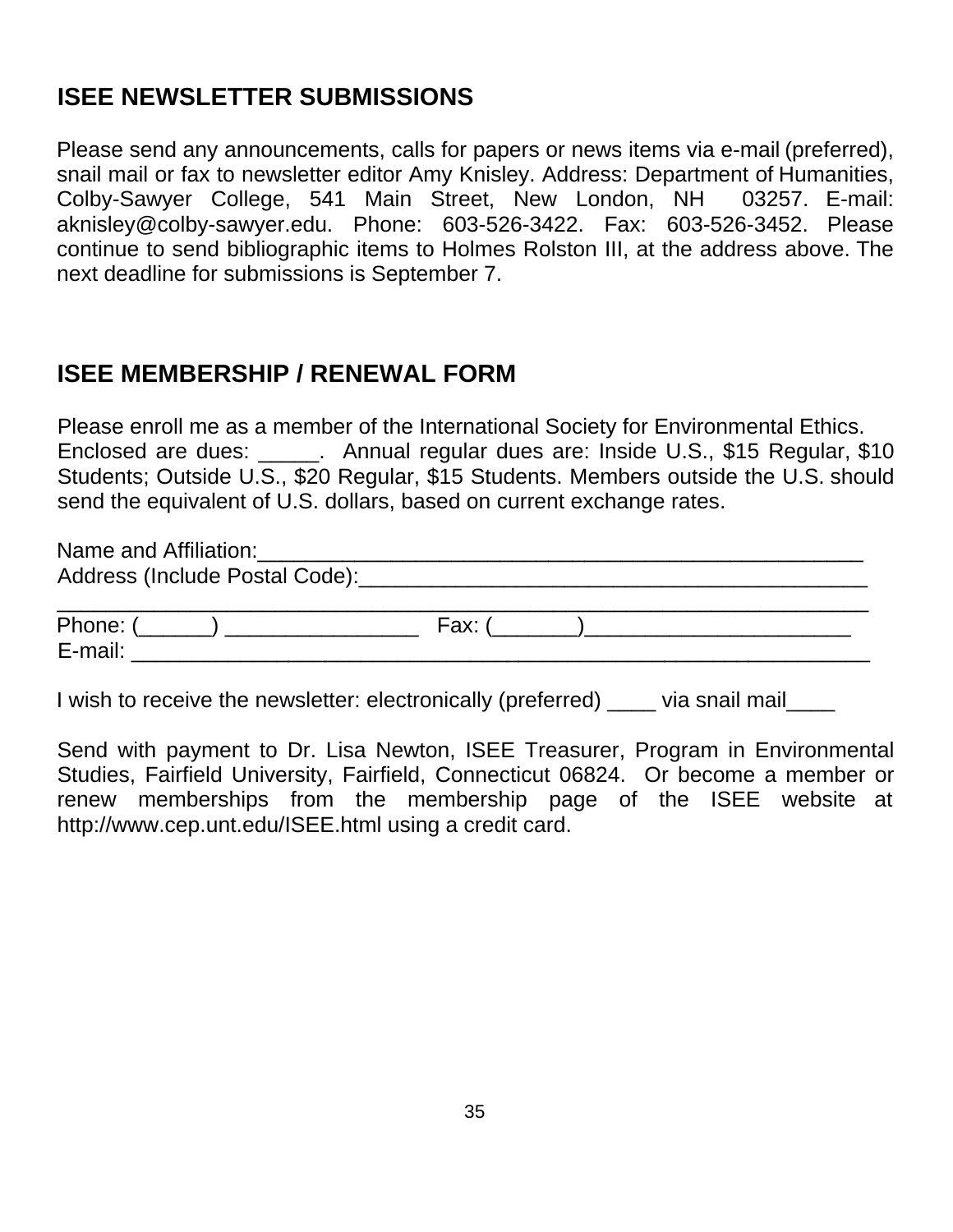# **ELECTION FOR ISEE NOMINATIONS COMMITTEE**

The Nominations Committee identifies candidates for officers of ISEE (Vice-President/President Elect, Secretary, and Treasurer). We are instituting a practice of holding elections this committee every three years. A mail-in ballot follows.

**Robin Attfield** is Professor of Philosophy at Cardiff University, and has been working in Environmental Philosophy since the mid-1970s. His books include The Ethics of Environmental Concern (1983 and 1991), Environmental Philosophy: Principles and Prospects (1994), The Ethics of the Global Environment (1999), and Environmental Ethics: An Overview for the Twenty-First Century (2003). He has taught in Nigeria and Kenya, researched sustainability in South Africa, and has addressed and chaired ISEE events at World Congresses of Philosophy and at international and APA conferences.

**Jen Everett** is Assistant Professor of Philosophy and affiliated faculty with the Environment and Technologies Studies and Women and Gender Studies programs at Carleton College. She taught previously at the University of Alaska Anchorage after completing her Ph.D. at the University of Colorado Boulder. Her research focuses on animal/environmental ethics intersections and the ethics of consumption.

**Ronnie Hawkins**: I teach in the philosophy department at the University of Central Florida, Orlando. I'm trained in biology and medicine as well as philosophy, and am working on bringing environmental philosophy and bioethics together as a "bioethics for the biosphere." In place of both dualism and mechanistic materialism, I think we need a new metaphysics centered on the continuously evolving organism-inenvironment and an ethics of Life in balance. Western culture's ingrained anthropocentrism poses a huge obstacle to making these needed conceptual moves, and the confusion generated in the struggle between old and new paradigms is one factor in the strange social phenomena we've been experiencing politically--witness the fights over human embryonic stem cell research and the Terri Schiavo case, for example, as well as our continuing denial of global climate change, human overpopulation, the end of oil, the anthropogenic extinction of species, etc. I will be presenting a paper "Philosophy for the Twenty-first Century: An Existential Ethic" in Helsinki in July at the ISUD conference--this year's theme is "Humanity at the Turning Point: Rethinking Nature, Culture, and Freedom."

**Ned Hettinger** is professor of philosophy and coordinator of the environmental studies minor at the College of Charleston, SC. He has been a member of ISEE for over 10 years, contributed issues to the newsletter for a number of years, and is the current chair of the nominations committee. He has published several dozen papers including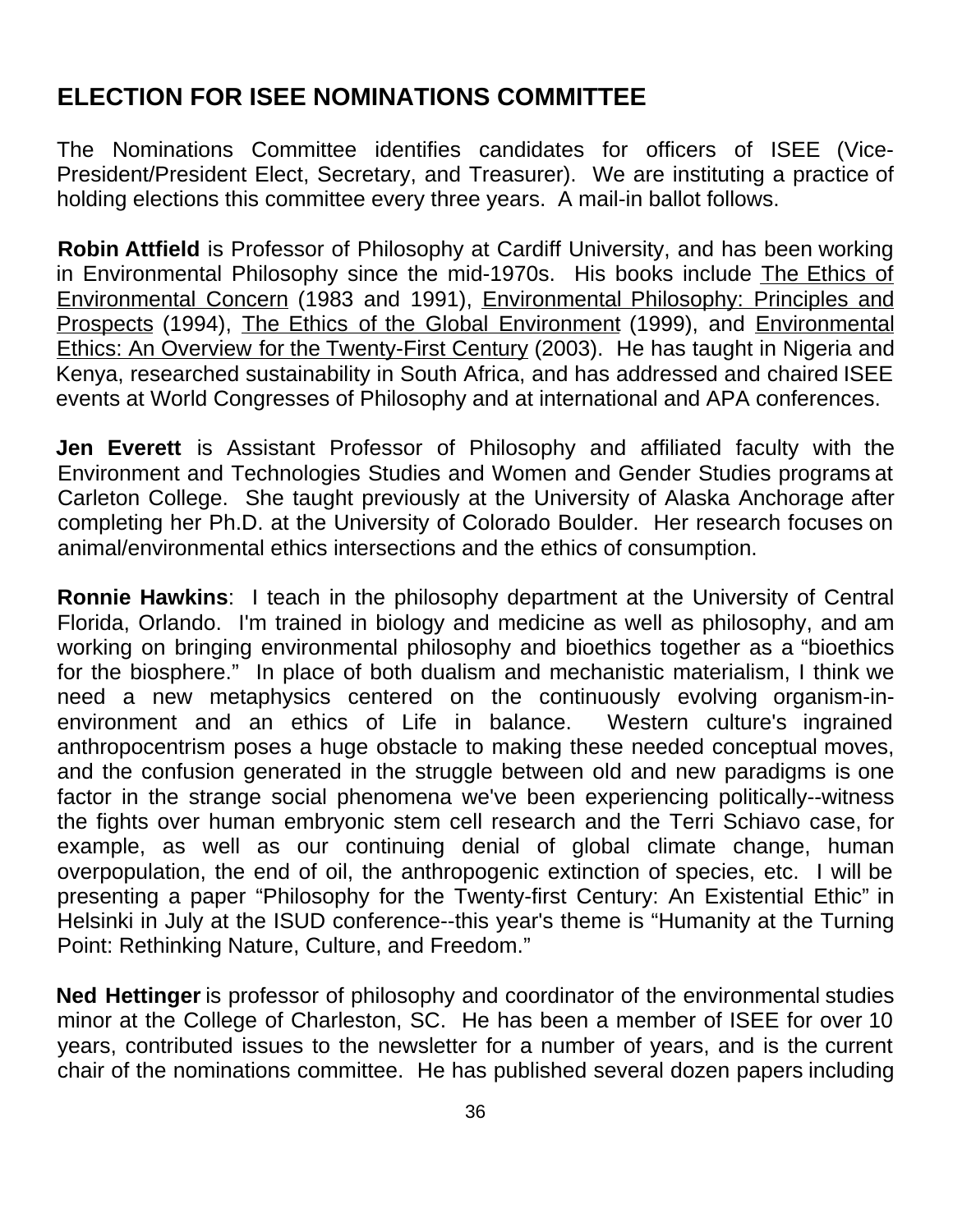articles in Philosophy and Public Affairs, The Boston College Environmental Affairs Law Review, Environmental Ethics, Environmental Values, and Ethics and the Environment.

**Thomas Heyd**: I have been a long time member of ISEE, have written in environmental ethics and aesthetics since the early 1990s, and teach at the University of Victoria, Canada. I believe that ISEE is a very important forum for discussion and as a source of mutual inspiration in environmental philosophy. My publications in environmental philosophy include Recognizing the Autonomy of Nature (edited collection, Columbia University Press, forthcoming Oct 2005); "Environmental Ethics in Latin America," Environmental Values (2004); "The Case for Environmental Morality," Environmental Ethics (2002); "Aesthetic Appreciation and the Many Stories About Nature," British Journal of Aesthetics (2001). I have also edited Aesthetics and Rock Art (with John Clegg, Ashgate, 2005). Other publications include "Rock Art Aesthetics: Trace on Rock, Mark of Spirit, Window on Land," Journal of Aesthetics and Art Criticism (1999). After Nature: Encountering Nature in Hybrid Spaces is in preparation for Ashgate.

**Michael Nelson** recently moved from the University of Wisconsin-Stevens Point to the department of philosophy at the University of Idaho where he also coordinates their new MA program in environmental philosophy. His research interests include intensely interdisciplinary work ranging from wilderness to American Indian thought, conservation biology to the work of Aldo Leopold, archaeology to natural resource ethics. He is the co-author of American Indian Environmental Ethics: An Ojibwa Case Study (Prentice Hall, 2004) and co-editor of The Great New Wilderness Debate Vols. I and II (U. of Georgia Press, 1998 and forthcoming).

**Christopher Preston** is a native Englishman with graduate education from Colorado State University and the University of Oregon. He is an assistant professor of philosophy at the University of Montana, Missoula and author of Grounding Knowledge: Environmental Philosophy, Epistemology, and Place (Univ. of Georgia, 2003). When not teaching or writing he is a tool librarian at a local environmental nonprofit and works in Alaskan fisheries.